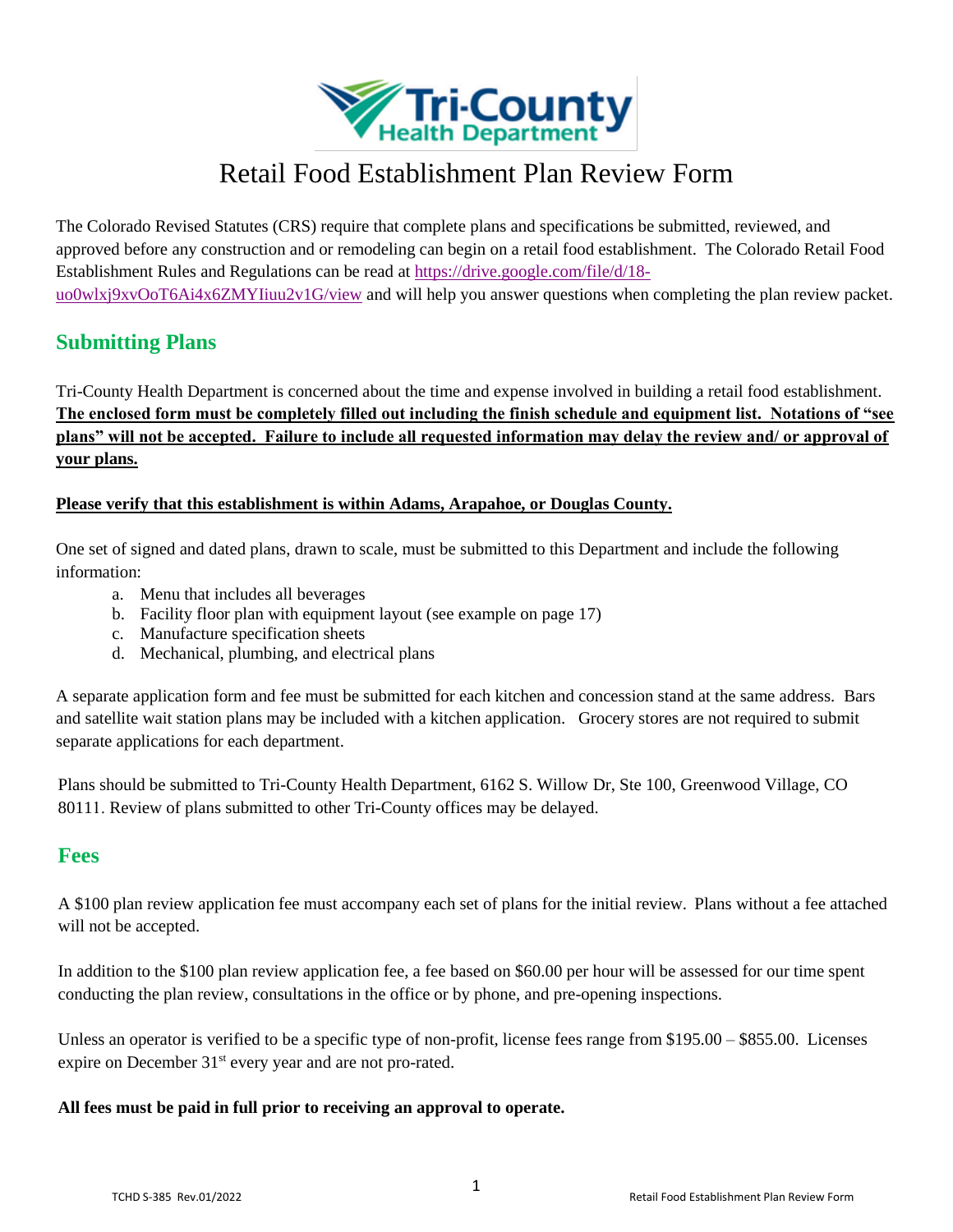## **Review Process**

We do not offer an option to expedite the plan review. Plans are reviewed on a first come first serve basis.

The Requestor, on page 3 of this application, will be notified via email within 14 business days of the plan submittal if the plans were approved or if more information or changes are needed.

Non-approval of plans will require submission of revised plans and may take up to another 14 business days for notification.

Once a **written approval** of the plans is received by the Requestor, construction may begin. The plan review approval letter must remain on site until the completed construction is approved by this Department. It is the responsibility of the Requestor to make sure inspections are scheduled. **All inspections require a minimum 5 business day notice.**

If the plans change after they have been approved by this Department, the plans must be re-submitted for approval. This review may take up to another 14 business days for notification.

## **Requestor Responsibility and Required Inspections**

It is the responsibility of the Requestor (on page 3 of this application form) or their designee to schedule at least two (2) inspections of the facility. All inspections require a minimum 5 business day notice. Inspections are to be scheduled by calling our Plan Review and Opening Inspection Hotline at 303-846-6230.

The first inspection is to be done approximately 2-3 weeks prior to the completion of the project. This inspection is done to assure the plans approved by this Department were followed and to look for other unexpected issues that may result in a delay in the approval to operate. The inspector will leave a "punch list" of items to comply with before having the second inspection conducted.

Unless the operation is exempt from licensing by the Colorado Retail Food Establishment Rules and Regulations, a Retail Food License is required in order for any exposed food to be handled or prepared. **This includes food handling for training purposes.**

The second inspection is to verify:

- 1. That all work is complete and in compliance with the Colorado Retail Food Establishment Rules and Regulations
- 2. The Retail Food Establishment has been thoroughly cleaned
- 3. All equipment is working properly (all refrigeration must be at  $41^{\circ}$  F or less)
- 4. All items noted during the  $1<sup>st</sup>$  inspection have been corrected
- 5. The Colorado State Sales Tax license is provided to fill out the Retail Food License Application
- 6. All remaining plan review fees and the license fee are paid in full
- 7. At least one employee is a Certified Food Protection Manager. A certificate must be obtained through an accredited provider. See details at [http://www.tchd.org/DocumentCenter/View/6171/S-491-Certified-Food-](http://www.tchd.org/DocumentCenter/View/6171/S-491-Certified-Food-Protection-Manager-Handout_180703_apoggenklass_english?bidId=)Protection-Manager-Handout 180703 apoggenklass english?bidId=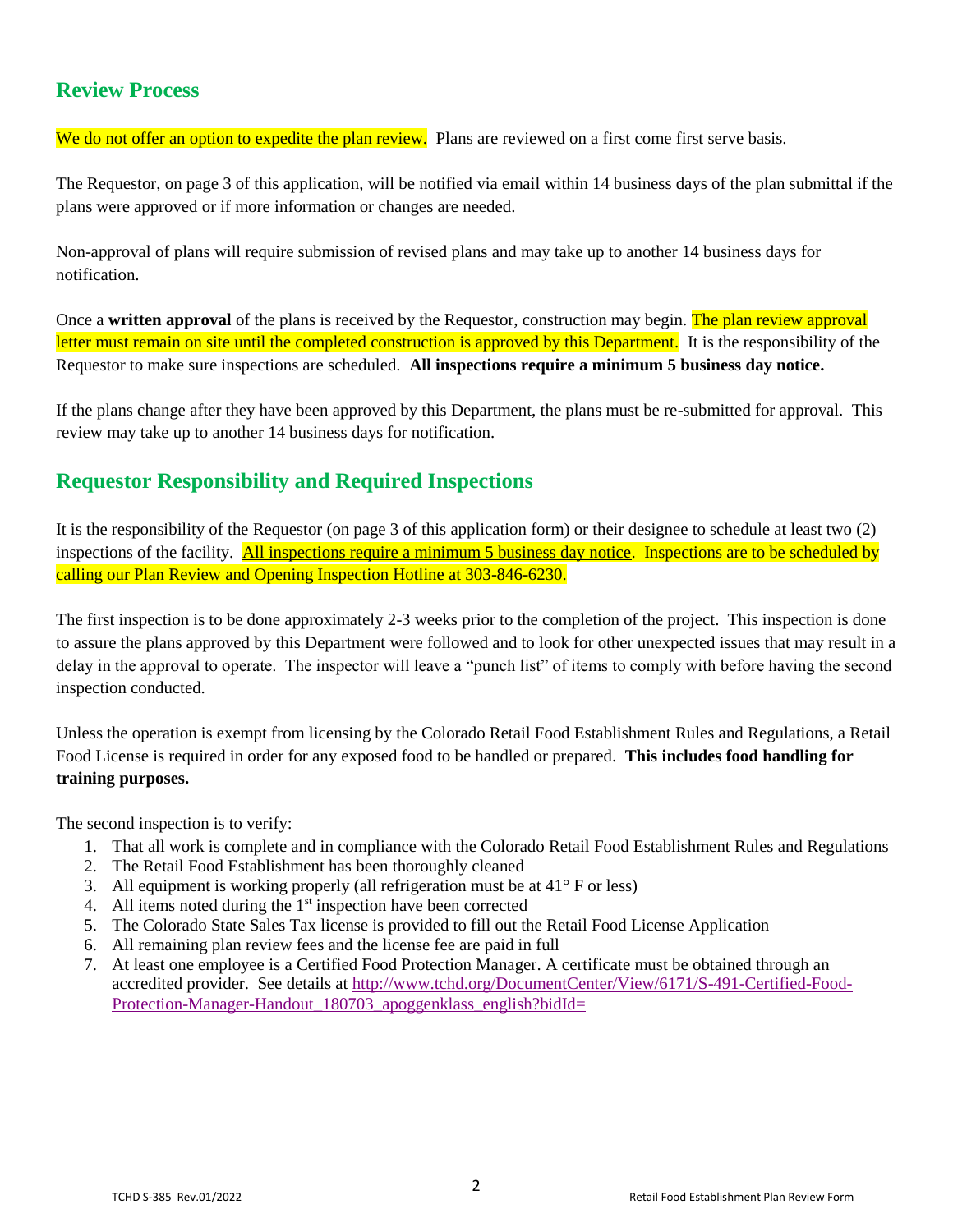

## **Food Establishment Specifications Form**

**New Establishment** □ **Remodel** □ **Addition** □

| *Establishment/Facility Information                                                                                 |                                                                                                                                          |                         |                                                        | (Office Use Only) |
|---------------------------------------------------------------------------------------------------------------------|------------------------------------------------------------------------------------------------------------------------------------------|-------------------------|--------------------------------------------------------|-------------------|
|                                                                                                                     |                                                                                                                                          |                         |                                                        |                   |
|                                                                                                                     |                                                                                                                                          |                         |                                                        |                   |
|                                                                                                                     |                                                                                                                                          | (Full Address Required) |                                                        |                   |
| County:<br>$\square$ Adams                                                                                          | $\Box$ Arapahoe<br><u> 1989 - Johann Harry Harry Harry Harry Harry Harry Harry Harry Harry Harry Harry Harry Harry Harry Harry Harry</u> | $\Box$ Douglas          |                                                        |                   |
| *Requestor Information                                                                                              |                                                                                                                                          |                         |                                                        |                   |
|                                                                                                                     |                                                                                                                                          |                         |                                                        |                   |
|                                                                                                                     |                                                                                                                                          |                         |                                                        |                   |
|                                                                                                                     |                                                                                                                                          | (Full Address Required) |                                                        |                   |
| <b>Business/Ownership Information</b>                                                                               |                                                                                                                                          |                         |                                                        |                   |
|                                                                                                                     |                                                                                                                                          |                         |                                                        |                   |
|                                                                                                                     |                                                                                                                                          |                         |                                                        |                   |
|                                                                                                                     |                                                                                                                                          |                         |                                                        |                   |
| <b>Inspection Code</b>                                                                                              |                                                                                                                                          |                         |                                                        |                   |
| $\Box$ Institution (Hospital, School, Jails)                                                                        |                                                                                                                                          |                         | $\Box$ Grocery (Market w/wo deli, bakery, convenience) |                   |
| $\square$ Restaurant (Full, quick, coffee, bars, concession)                                                        |                                                                                                                                          |                         | $\Box$ Other (incl. Temp Vendor, Mobiles)              |                   |
| $\Box$ Processor/Warehouse (No Fees)                                                                                |                                                                                                                                          |                         | $\square$ Marijuana Edible Manufacturer                |                   |
|                                                                                                                     |                                                                                                                                          |                         |                                                        |                   |
| Table Service Type: $\square$ Multi-use flatware, glassware and plates                                              |                                                                                                                                          |                         | $\Box$ Disposable flatware, glassware and plates       |                   |
| Seating Capacity: __________________ Indoor _________________ Outdoor ________________ Square feet of establishment |                                                                                                                                          |                         |                                                        |                   |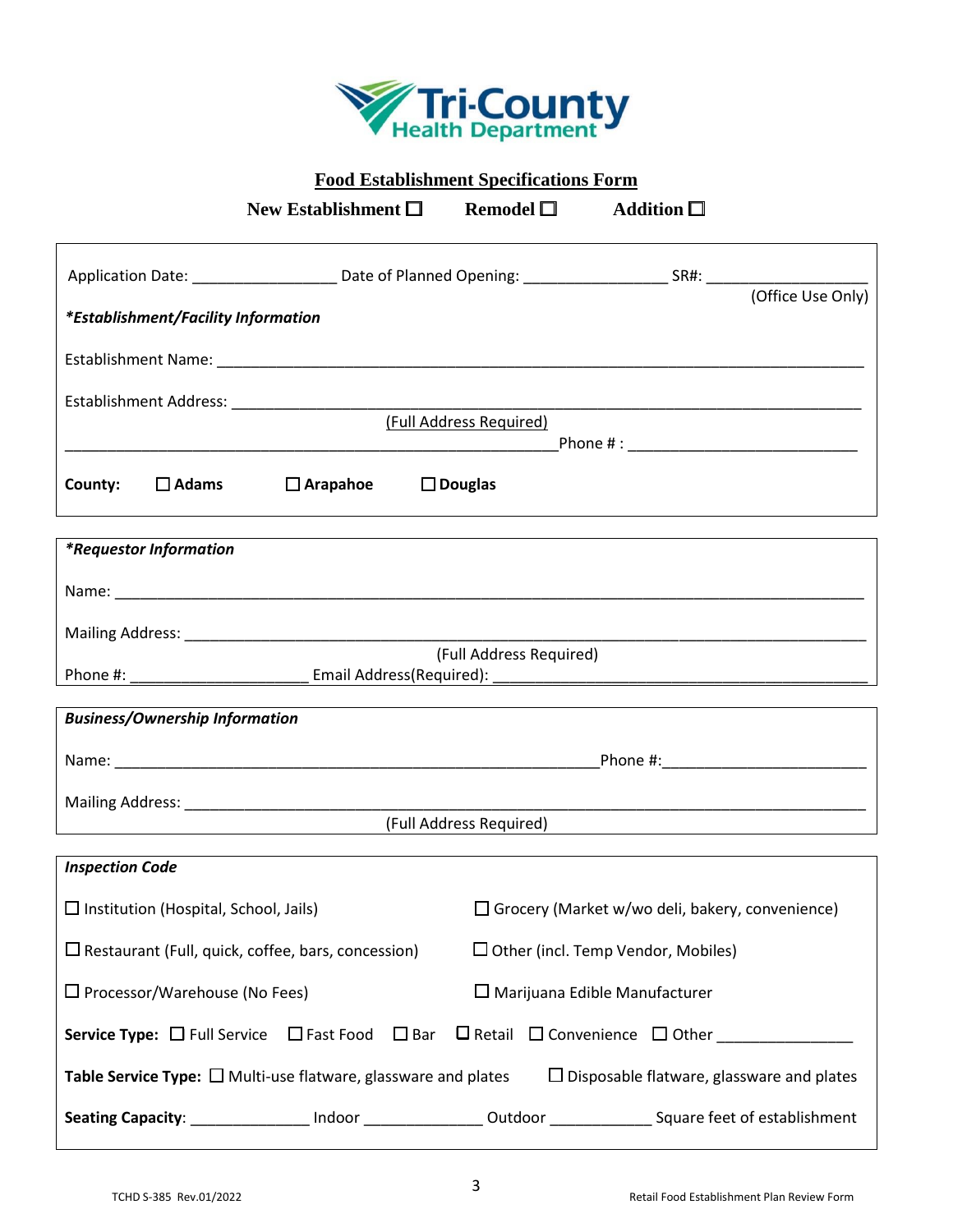### **INSTRUCTIONS FOR USE OF THIS FORM**: Check the box in the "Requestor Use" column that indicates you have read and understand the requirements. Check the N/A box if the requirement is not applicable to your plan.

Requestor Use **Read N/A**

 $\Box$   $\Box$ 

- **A. FINISH REQUIREMENTS:** Using this chart (add separate sheet if needed), include all restrooms and rooms or areas used for food preparation and food storage (kitchen, bar, dishwashing area, dry storage, restrooms, wait stations, etc.).
	- **1. FLOORS, WALLS AND CEILINGS**

Must be smooth and easily cleanable. Coved floor/wall junctures must be provided. **Brick and masonry construction located in restrooms, food preparation, and/or warewashing areas must have a smooth surface with all grout, mortar, pits, and cavities filled so as to provide a smooth surface, and sealed so as to be water repellant.** NOTE: The inside and underside of the die bar must be smooth, nonabsorbent and easily cleanable.

|                           | ROOM FINISH SCHEDULE         |                       |       |      |                      |                  |                |               |  |
|---------------------------|------------------------------|-----------------------|-------|------|----------------------|------------------|----------------|---------------|--|
|                           |                              | <b>Floors</b>         |       |      | <b>Wall Finishes</b> |                  | <b>Ceiling</b> |               |  |
| <b>Room Name</b>          | Finish<br>Material           | Type of<br>Base       | North | East | South                | West             | Material       | Finish        |  |
| Example<br><b>KITCHEN</b> | <b>QUARRY</b><br><b>TILE</b> | <b>QUARRY</b><br>TILE | FRP   | FRP  | FRP                  | <b>STAINLESS</b> | ACT            | <b>SMOOTH</b> |  |
|                           |                              |                       |       |      |                      |                  |                |               |  |
|                           |                              |                       |       |      |                      |                  |                |               |  |
|                           |                              |                       |       |      |                      |                  |                |               |  |
|                           |                              |                       |       |      |                      |                  |                |               |  |
|                           |                              |                       |       |      |                      |                  |                |               |  |
|                           |                              |                       |       |      |                      |                  |                |               |  |
|                           |                              |                       |       |      |                      |                  |                |               |  |
|                           |                              |                       |       |      |                      |                  |                |               |  |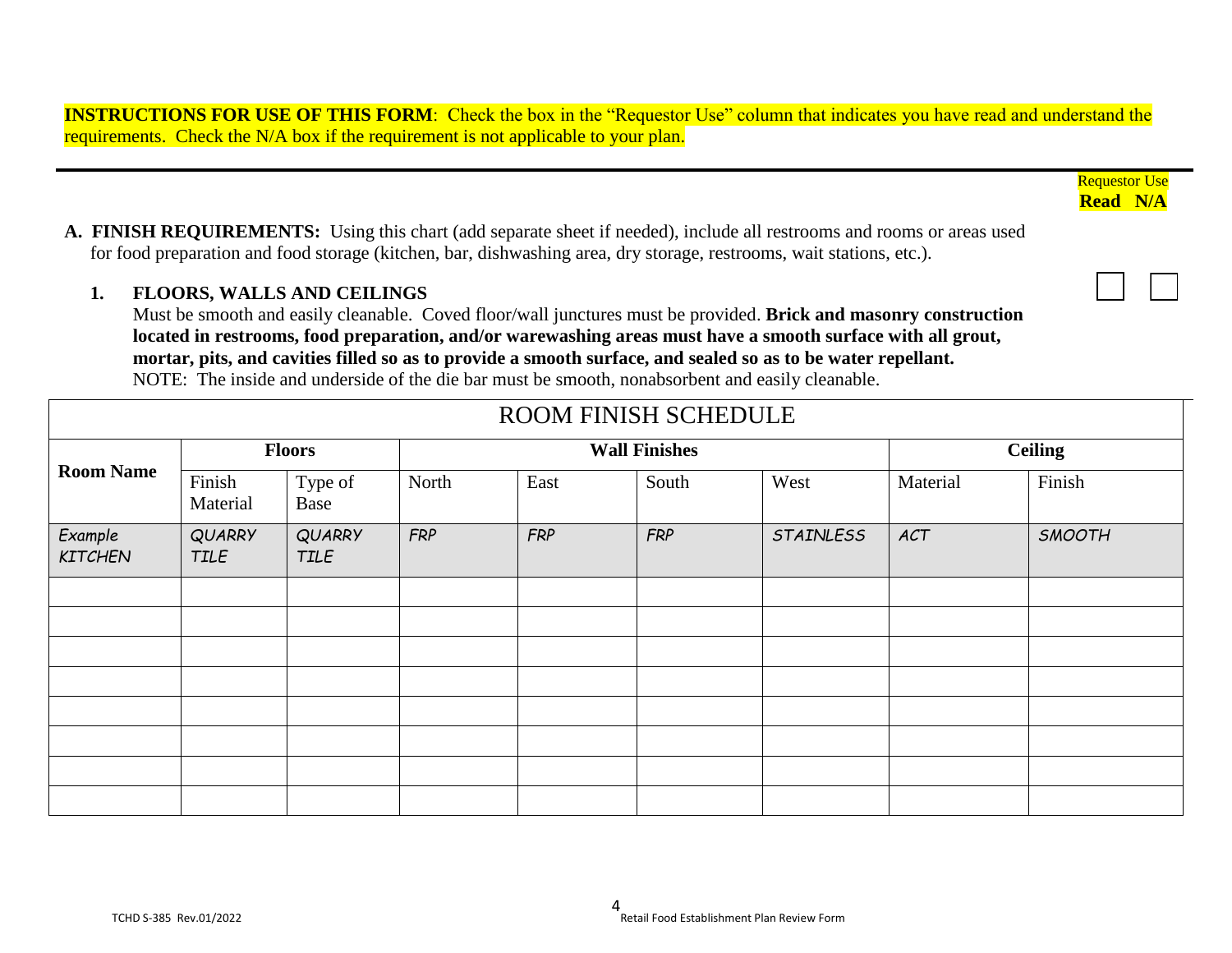|           |                                                                                                                                                                                                                                                                                                                                                                                                                                                                                                                                                                                                                                                                  | <b>Requestor Use</b><br>Read                    | N/A |
|-----------|------------------------------------------------------------------------------------------------------------------------------------------------------------------------------------------------------------------------------------------------------------------------------------------------------------------------------------------------------------------------------------------------------------------------------------------------------------------------------------------------------------------------------------------------------------------------------------------------------------------------------------------------------------------|-------------------------------------------------|-----|
| 2.        | Utility Installation-In food preparation and warewashing areas, all<br>plumbing and electrical conduit may not be unnecessarily exposed.<br>Horizontal exposed water pipes, sewer lines, or electrical conduit<br>running along floors are not approved and will not be accepted.                                                                                                                                                                                                                                                                                                                                                                                |                                                 |     |
| 3.        | Condensate Lines—Must stand off of the wall no less than one half of<br>an inch to facilitate cleaning or be sealed to the wall.                                                                                                                                                                                                                                                                                                                                                                                                                                                                                                                                 |                                                 |     |
| <b>B.</b> | <b>DOORS AND WINDOWS</b>                                                                                                                                                                                                                                                                                                                                                                                                                                                                                                                                                                                                                                         |                                                 |     |
|           | All outside openings must be tight-fitting to exclude the entrance of<br>insects and rodents. Service windows at concession stands must be<br>provided with an air curtain, self-closing windows, or other effective<br>means to preclude the entrance of insects. If there are unprotected<br>openings, such as garage type doors, in the customer area, air curtains,<br>self-closing doors, self-closing windows, or other effective means to<br>prevent the entrance of insects must be provided on all entrances to the<br>food handling areas. This applies to all food establishments,<br>including those at sporting and entertainment venues. This also |                                                 |     |
|           | applies to food establishments that open into an attached structure<br>that has unprotected outer openings.                                                                                                                                                                                                                                                                                                                                                                                                                                                                                                                                                      |                                                 |     |
|           | Are there any garage-type or bi-folding doors in the customer area?                                                                                                                                                                                                                                                                                                                                                                                                                                                                                                                                                                                              | $\parallel$ $\parallel$ $\parallel$ $\parallel$ |     |
|           | Opening windows:<br>Screened<br>Self-closing<br>Air curtain $\Box$                                                                                                                                                                                                                                                                                                                                                                                                                                                                                                                                                                                               |                                                 |     |
|           | Outside doors:                                                                                                                                                                                                                                                                                                                                                                                                                                                                                                                                                                                                                                                   |                                                 |     |
|           | Self-closing<br>Air curtain $\Box$<br>Screened                                                                                                                                                                                                                                                                                                                                                                                                                                                                                                                                                                                                                   |                                                 |     |

Minimum 50 foot-candles of light on all working surfaces and equipment in food preparation, and work surfaces of equipment located under vent hoods.

Minimum 20 foot-candles of light inside reach-in and under-counter refrigerators, at self-service areas where food is sold or offered for consumption, at a distance of 30" from the floor in utensil and equipment storage areas, at all handsinks, in toilet rooms, and areas

 $\Box$ 

 $\Box$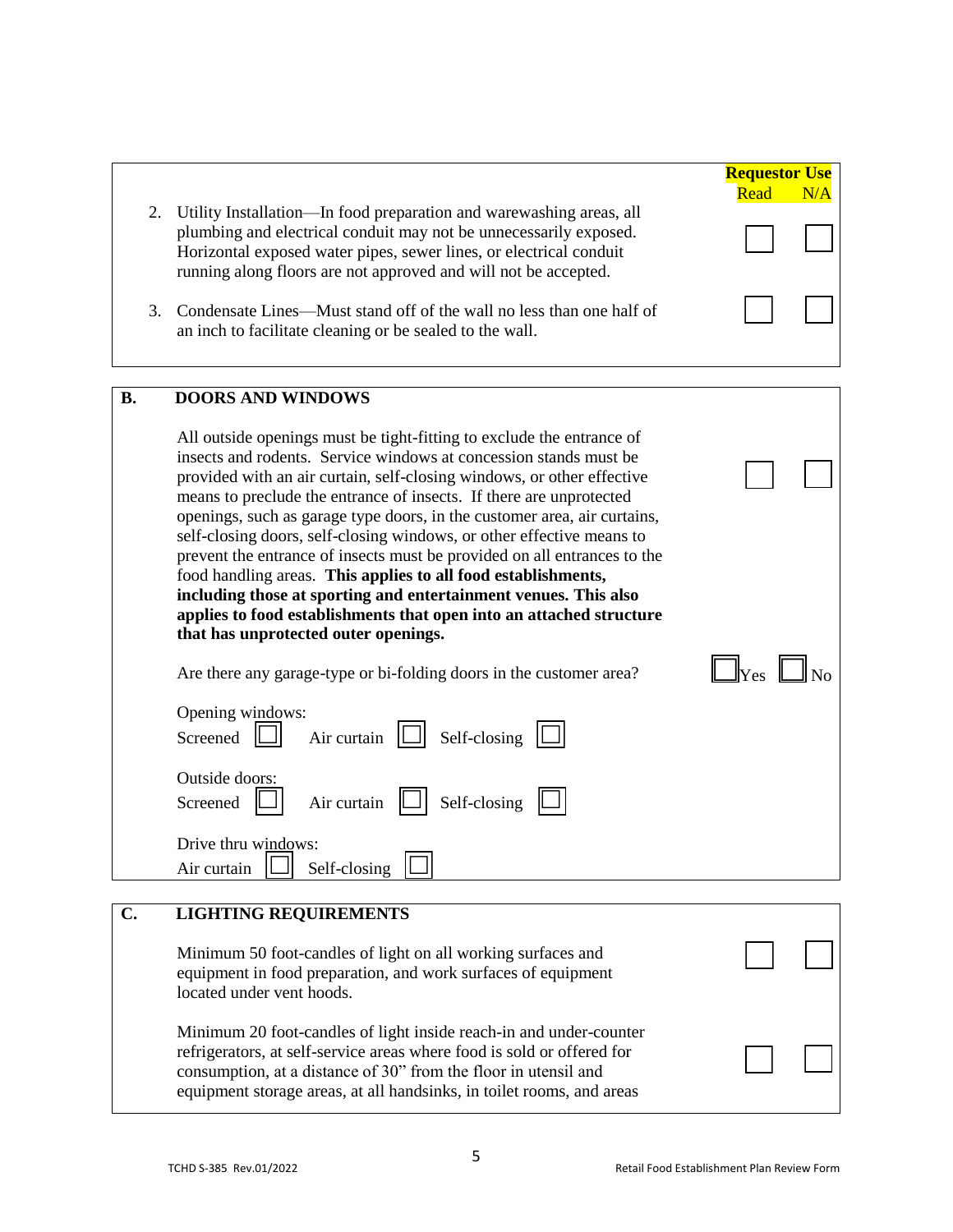| used for warewashing. (Please take into consideration the location of<br>restroom stall partitions when locating ceiling fixtures.)                                                                                                            | <b>Requestor Use</b><br>Read |
|------------------------------------------------------------------------------------------------------------------------------------------------------------------------------------------------------------------------------------------------|------------------------------|
| Minimum 10 foot-candles of light at a distance of 30" from the floor in<br>walk-in refrigeration and freezer units, dry food storage areas and in all<br>other areas, including dining during periods of cleaning.                             |                              |
| PLEASE NOTE: The standard single light fixture furnished with<br>most walk-in refrigeration and freezer units does not provide the<br>minimum 10 foot-candle power of light required.                                                          |                              |
| Protective shielding for all light fixtures in food preparation, utensil<br>and equipment washing, and other areas where food is stored or<br>displayed. Shatterproof bulbs may be substituted. PAR and LED<br>lamps do not require shielding. |                              |

### **D. GARBAGE, REFUSE, & RECYCLING STORAGE FACILITIES**

Outdoor storage containers must be stored on concrete or on rolled asphalt. Indoor storage areas must be finished to be easily cleanable.

### **E. VENTILATION**

Mechanical ventilation must be provided so that all areas, including restrooms, are kept free from excessive heat, steam, condensation, vapors, or objectionable odors.

Ventilation systems must be exhausted to the outside air.

Intake air ducts must be designed and located to prevent the entrance of dust, dirt, insects, exhausted air, etc.

Ventilation system filters must be readily removable for cleaning.

Ventilation hoods and devices must be designed to prevent grease or condensate from dripping into food or onto food contact surfaces.

Fire prevention or extinguishing equipment must be installed so that it does not create a cleaning problem or compromise the integrity of original design of hood. Only vertical lines may be installed within the hood canopy, and must be either chrome plated or sleeved, or fabricated of stainless steel.

The kitchen exhaust hood must overhang all equipment capable of producing grease vapors, steam, smoke and excessive heat not less than 6" beyond the edge of the cooking surface on all open sides; or be of other approved engineered design.

 $\Box$ 

 $\Box$ 

 $\Box$ 

 $\Box$   $\Box$ 

 $\Box$ 

 $\Box$ 

 $\Box$   $\Box$ 

 $\Box$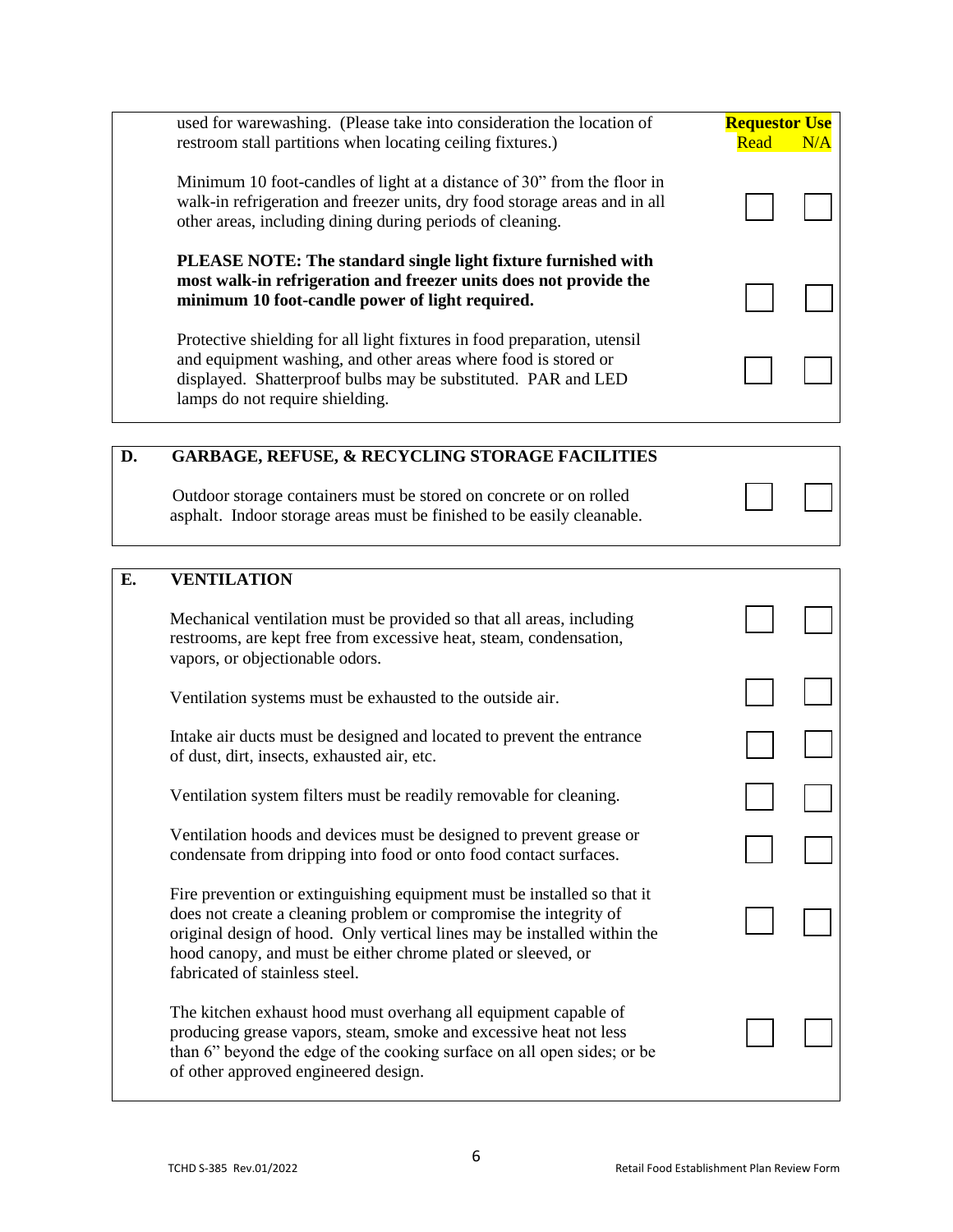| F. | <b>TOILET FACILITIES</b>                                                                                                                | <b>Requestor Use</b><br>Read | N/A |
|----|-----------------------------------------------------------------------------------------------------------------------------------------|------------------------------|-----|
|    | Facilities available to patrons must be accessible without passing<br>through the food preparation, utensil washing, and storage areas. |                              |     |
|    | Facilities must be installed to comply with the requirements of the<br>Plumbing Code adopted by the respective local jurisdiction       |                              |     |
|    | A minimum of one toilet facility shall be required for employees.                                                                       |                              |     |
|    | Toilet facilities must be accessible to employees at all times that the<br>establishment is in operation.                               |                              |     |
|    | Easily cleanable receptacles must be provided for waste materials.                                                                      |                              |     |
|    | If a toilet room opens directly into a retail food establishment, it must<br>be completely enclosed with a self-closing door.           |                              |     |

## **G. EMPLOYEE PERSONAL BELONGINGS**

Lockers or other suitable facilities shall be provided and used for employee clothing and other belongings.

## **H. WATER**

|     | If private well, give depth and method of water                                                                                                                                                                                                                                                    |  |
|-----|----------------------------------------------------------------------------------------------------------------------------------------------------------------------------------------------------------------------------------------------------------------------------------------------------|--|
|     | Hot and cold water under pressure must be supplied to all fixtures.                                                                                                                                                                                                                                |  |
| 1.) | Public water systems must comply with all applicable laws,                                                                                                                                                                                                                                         |  |
|     | including being serviced by a water operator and<br>maintaining records of chlorine residual, prior to receiving<br>an approval from this Department. Non-public water<br>systems must have:                                                                                                       |  |
|     | a. Residual chlorine ranging from 0.2 to 0.4 mg/liter at any<br>fixture during the final opening inspection.<br>b. Certified lab results for coliform and fecal coliform test.<br>c. A DPD colorimetric drinking water test kit capable of<br>testing free chlorine at an accuracy of 0.1 mg/liter |  |
|     | d. Water supplies under the direct influence of surface<br>water must be filtered using approved equipment                                                                                                                                                                                         |  |

 $\Box$   $\Box$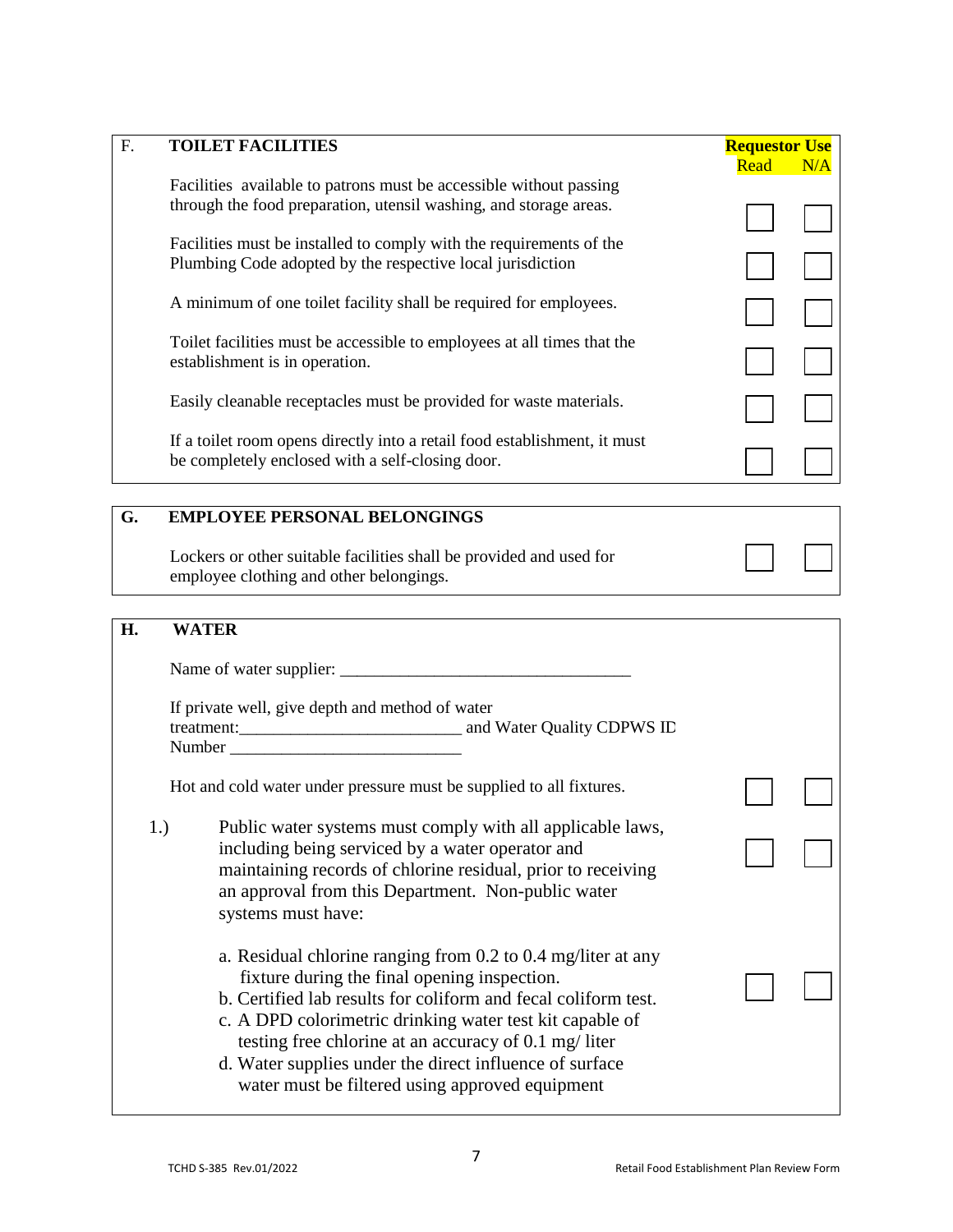| $\mathbf{I}$ | <b>HANDSINKS</b>                                                                                                                                                                                                                                                                          | <b>Requestor Use</b><br>Read | N/A |
|--------------|-------------------------------------------------------------------------------------------------------------------------------------------------------------------------------------------------------------------------------------------------------------------------------------------|------------------------------|-----|
|              | Handsinks must be readily accessible and conveniently located in all<br>food preparation areas, ware washing areas, bars, wait stations where<br>ice is scooped, and in or immediately adjacent to toilet rooms.<br>Employees must not have to leave their work area to wash their hands. |                              |     |
|              | Automatic handsinks must be approved. Automatic handwashing<br>facilities may be substituted for handwashing sinks in a food<br>establishment that has at least one additional handwashing sink that is<br>easily accessible.                                                             |                              |     |
|              | All handsinks must be provided with hot and cold or tempered water<br>under pressure. The hot water or tempered water must be at least 100°F.                                                                                                                                             |                              |     |
|              | Each handsink must be provided with a conveniently located waste<br>receptacle, soap and sanitary toweling or hand-drying device.                                                                                                                                                         |                              |     |
|              | Self-dispensing, spring-loaded, or metering faucets must provide a flow<br>of water for at least fifteen seconds without the need to reactivate.                                                                                                                                          |                              |     |

### **J. DESIGN, CONSTRUCTION, AND INSTALLATION OF EQUIPMENT**

All equipment and utensils must be designed and constructed to be durable and to retain their characteristic qualities under normal use conditions in a commercial setting. Food equipment that is certified or classified for sanitation by an American National Standards Institute (ANSI) accredited certification program is deemed to comply with the requirements.

All drink ice bins must be provided with protective covers. Waste drain lines may not pass through a drink ice bin.

Drop-in cold plates in ice machines or jockey boxes are not acceptable.

**If there is no specification sheet available, the equipment will only be accepted upon a field inspection to determine if it meets commercial and ANSI sanitation design criteria.**

Soda gun holsters must indirectly drain to the sewer.

Running water dipper wells with indirect waste are needed for the storage of frozen dessert utensils.

Will there be any self-service bulk food bins?

 $\Box$ 

 $\Box$   $\Box$ 

 $\Box$ 

 $\Box$ 

 $\Box$ 

 $\begin{array}{|c|c|c|c|c|}\hline \quad \quad & \quad \quad & \quad \quad & \quad \quad & \quad \quad \\ \hline \quad \quad & \quad \quad & \quad \quad & \quad \quad & \quad \quad \\ \hline \quad \quad & \quad \quad & \quad \quad & \quad \quad & \quad \quad \\ \hline \end{array}$ 

 $\Box$ Yes  $\Box$ No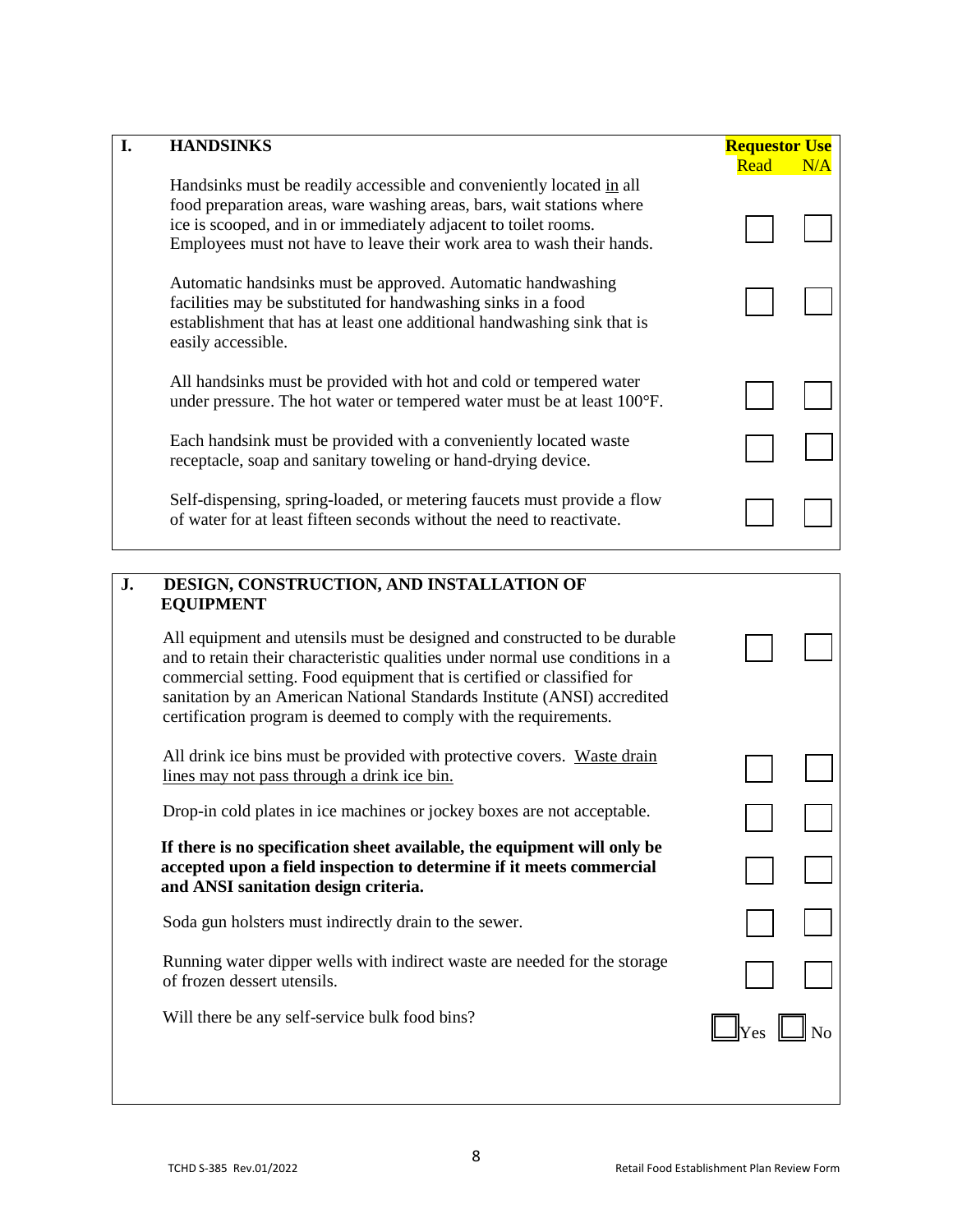| If manual dispensing utensils must be used by customers at bulk food bins,<br>the lid must be self-closing, the scoop must be tethered at a length that does                                                                                                                                                                    | <b>Requestor Use</b><br><b>Read</b><br>N/A |
|---------------------------------------------------------------------------------------------------------------------------------------------------------------------------------------------------------------------------------------------------------------------------------------------------------------------------------|--------------------------------------------|
| not allow the scoop to contact the floor, and protective housing, attached to<br>the bin or adjacent to the bin, must be provided to store the scoop. The<br>access height of product modules must be at least 30" high and the<br>container must be less than 18" deep. (C.R.S. 25-4-1306 Retail Food Store<br>Sanitation Act) |                                            |
| When unwrapped food is placed on display (smorgasbord, salad bars,<br>buffets, etc.), it shall be protected against contamination from customers by<br>easily cleanable sneeze guards, cabinets, display cases, or other effective<br>protective equipment.                                                                     |                                            |
| Sneeze guards must be constructed and installed to meet current NSF<br>standards.                                                                                                                                                                                                                                               |                                            |
| Laundry facilities, if provided, may not be located in areas with exposed<br>food.                                                                                                                                                                                                                                              |                                            |
| Equipment used for food preparation or storage shall be installed so as to<br>facilitate cleaning around and beneath each unit.                                                                                                                                                                                                 |                                            |
| Equipment which is placed on tables or counters shall be readily<br>1.<br>movable, sealed there to or mounted on legs or feet at least 4" high to<br>facilitate cleaning.                                                                                                                                                       |                                            |
| 2.<br>Floor mounted equipment, unless readily movable (on casters), shall be<br>sealed to the floor, installed on raised platforms of concrete or masonry,<br>or elevated at least 6" above the floor.                                                                                                                          |                                            |
| All floor mounted equipment and the space between adjoining units,<br>3.<br>and between a unit and an adjacent wall, must be either closed or sealed<br>if exposed to seepage, or have sufficient space to facilitate easy<br>cleaning between, behind and beside equipment.                                                    |                                            |
| Space requirements:<br>4.<br>Adequate spacing to allow for cleaning behind, above, and along<br>a.<br>the sides of equipment.                                                                                                                                                                                                   |                                            |
| Spaced less than or equal to one-thirty second of an inch from<br>$\mathbf{b}$ .<br>equipment, ceilings and walls or sealed.                                                                                                                                                                                                    |                                            |
| If equipment is installed on castors with flex fuel lines or quick<br>disconnects, the space requirements listed above are not applicable.<br>Fuel lines must be long enough to allow the equipment to be pulled<br>away from the wall to permit easy cleaning. Equipment on castors<br>must not be fixed in place.             |                                            |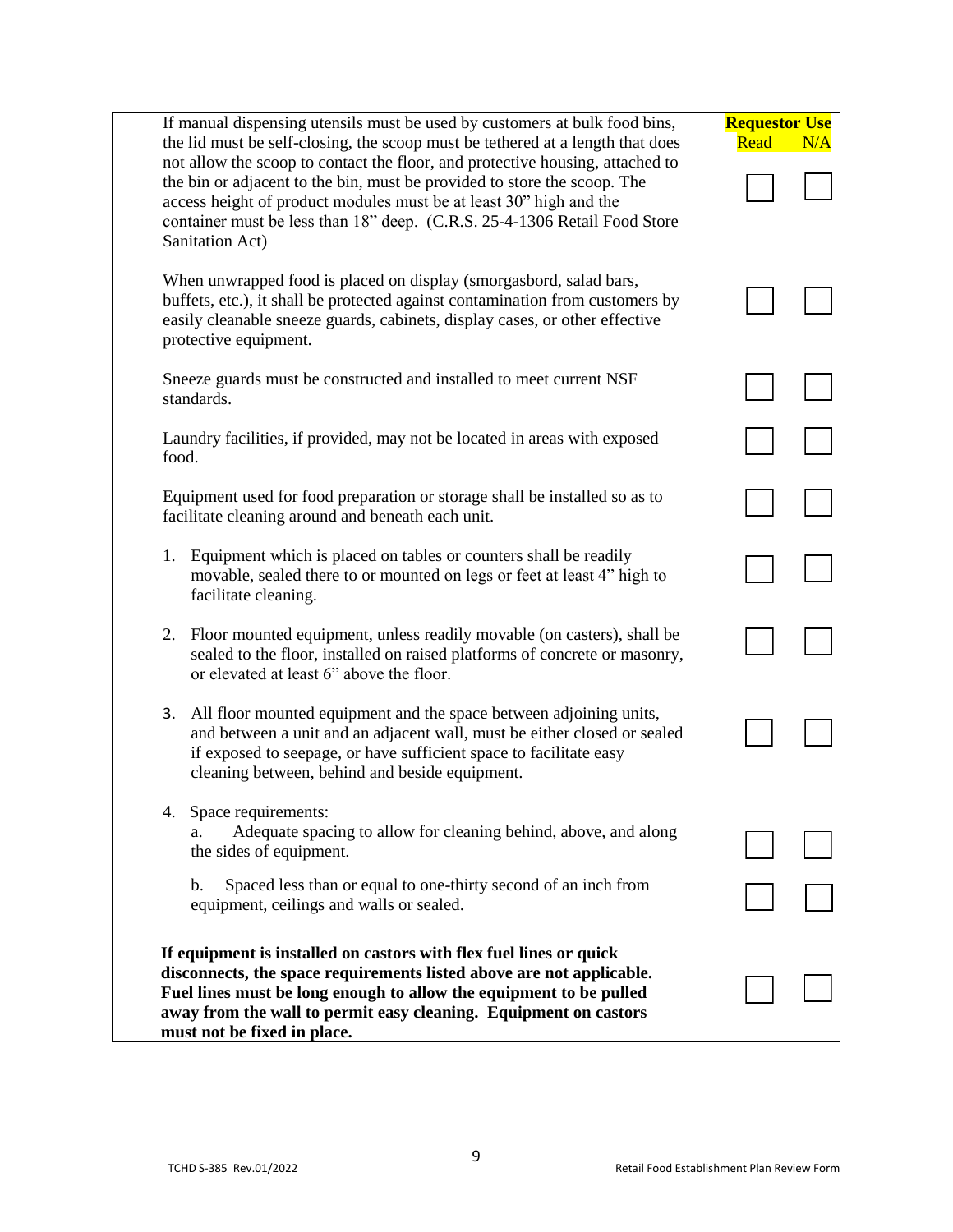| Κ. | <b>CLEANING-SANITIZING OF EQUIPMENT AND UTENSILS</b>                   |                      |     |
|----|------------------------------------------------------------------------|----------------------|-----|
|    | (kitchen & tableware)                                                  | <b>Requestor Use</b> |     |
|    |                                                                        | Read                 | N/A |
|    | 1. MANUAL PROCESS                                                      |                      |     |
|    | A sink with at least 3 compartments shall be provided for<br>a.        |                      |     |
|    | manually cleaning and sanitizing. Sink compartments must be            |                      |     |
|    | large enough to accommodate the largest piece of equipment or          |                      |     |
|    | utensil used.                                                          |                      |     |
|    |                                                                        |                      |     |
|    | 2. MECHANICAL PROCESS                                                  |                      |     |
|    | a. Dishmachine:                                                        |                      |     |
|    | NSF approved <u>Lore</u> UL Classified for Sanitation Lu               |                      |     |
|    |                                                                        |                      |     |
|    |                                                                        |                      |     |
|    |                                                                        |                      |     |
|    | Does this dishmachine use heat $\Box$ or chemical to sanitize $\Box$   |                      |     |
|    | Hot water requirements: ____________ gallons per hour at               |                      |     |
|    | $\mathrm{P}$ rise.                                                     |                      |     |
|    |                                                                        |                      |     |
|    |                                                                        |                      |     |
|    | <b>Bar dishmachine:</b>                                                |                      |     |
|    | NSF approved $\Box$ or UL Classified for Sanitation $\Box$             |                      |     |
|    |                                                                        |                      |     |
|    |                                                                        |                      |     |
|    | Does this dishmachine use heat $\Box$ or chemical to sanitize $\Box$   |                      |     |
|    | Hot water requirements: ______________ gallons per hour at             |                      |     |
|    | $\mathrm{P}$ rise.                                                     |                      |     |
|    |                                                                        |                      |     |
|    | <b>PLEASE NOTE:</b> A direct connection may not exist between a sewage |                      |     |
|    | system and a drain originating from a warewashing machine or 3-        |                      |     |
|    | compartment unless allowed by law. If a law allows the direct          |                      |     |
|    | connection, the section of the code must be submitted with the plans.  |                      |     |
|    |                                                                        |                      |     |
|    | b. Dishmachines must automatically dispense detergents and             |                      |     |
|    | sanitizers. There must be a visual means or a visual or audible        |                      |     |
|    | alarm to verify that detergents and sanitizers are delivered to the    |                      |     |
|    |                                                                        |                      |     |
|    | respective washing and sanitizing cycles.                              |                      |     |
|    |                                                                        |                      |     |
|    | Drainboards, utensil racks or tables installed for warewashing<br>c.   |                      |     |
|    | shall be sized to accommodate all soiled and cleaned items that        |                      |     |
|    | may accumulate throughout the entirety of the operating period.        |                      |     |
|    |                                                                        |                      |     |
|    | Drainboards must be large enough to accommodate the air drying<br>d.   |                      |     |
|    | of sanitized items.                                                    |                      |     |
|    |                                                                        |                      |     |
|    |                                                                        |                      |     |
|    |                                                                        |                      |     |
|    |                                                                        |                      |     |
|    |                                                                        |                      |     |
|    |                                                                        |                      |     |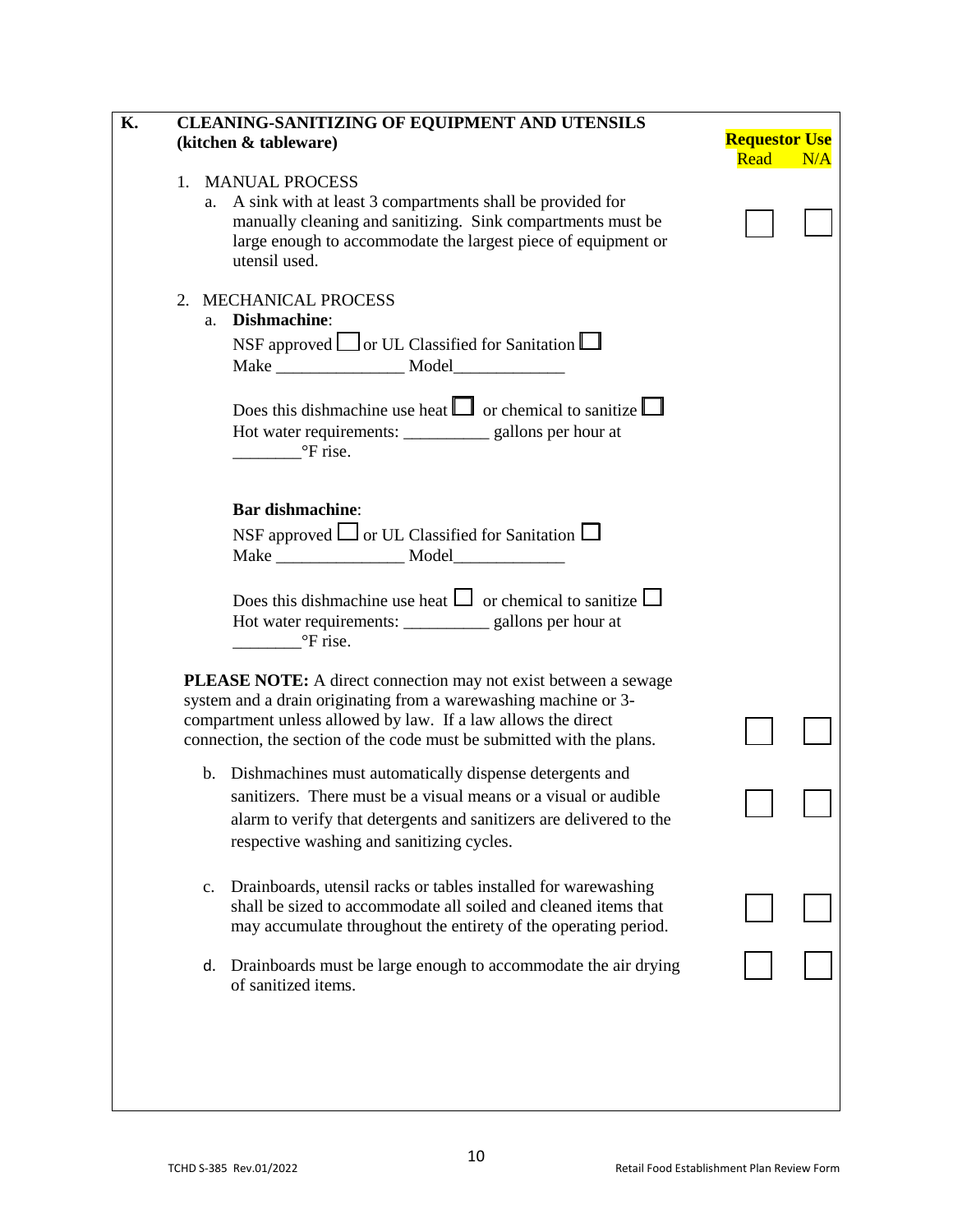### **L. HOT WATER SUPPLY**

Electric tankless water heater units will only be approved as a dedicated hot water supply to a single hand washing sink.

**Please see pages 18 through 23 for calculating the required recovery rate for the water heater.**

## **M. STORAGE AND HANDLING OF EQUIPMENT AND UTENSILS**

No storage is allowed under exposed water or sewer lines.

All clean utensils and equipment must be stored at least 6" off the floor.

| N. | <b>HOT AND COLD FOOD STORAGE</b>                                                                                                                                                                |  |
|----|-------------------------------------------------------------------------------------------------------------------------------------------------------------------------------------------------|--|
|    | Sufficient mechanical hot and/or cold food storage units must be provided<br>which are large enough to accommodate maximum food storage or<br>holding during peak periods.                      |  |
|    | Hot holding units must be capable of holding foods at a minimum of $135^{\circ}$<br>F.                                                                                                          |  |
|    | Refrigeration equipment, ice baths and/or cooling wands must be<br>provided for the rapid cooling of cooked food products.                                                                      |  |
|    | All hot and cold holding and/or storage units must be provided with<br>accurate, numerically scaled thermometers.                                                                               |  |
|    | Refrigeration equipment must be designed and installed so refrigeration<br>equipment can maintain foods below 41° F.                                                                            |  |
|    | If food is transported to another location, it must be protected from<br>contamination and held at proper holding temperature.                                                                  |  |
|    | REFRIGERATOR AND FREEZER UNITS<br>1.                                                                                                                                                            |  |
|    | Walk-ins must be constructed to NSF standards. Wooden shelves,<br>pallets, or any wooden interior finishes are not permitted. Interior<br>finishes must be smooth, nonabsorbent, and cleanable. |  |
|    | The space between the top of the walk-in and the ceiling must be at<br>least 24", or the unit must be enclosed to the ceiling.                                                                  |  |
|    |                                                                                                                                                                                                 |  |

**Requestor Use** Read N/A  $\Box$   $\Box$ 

 $\Box$   $\Box$ 

 $\Box$ 

 $\Box$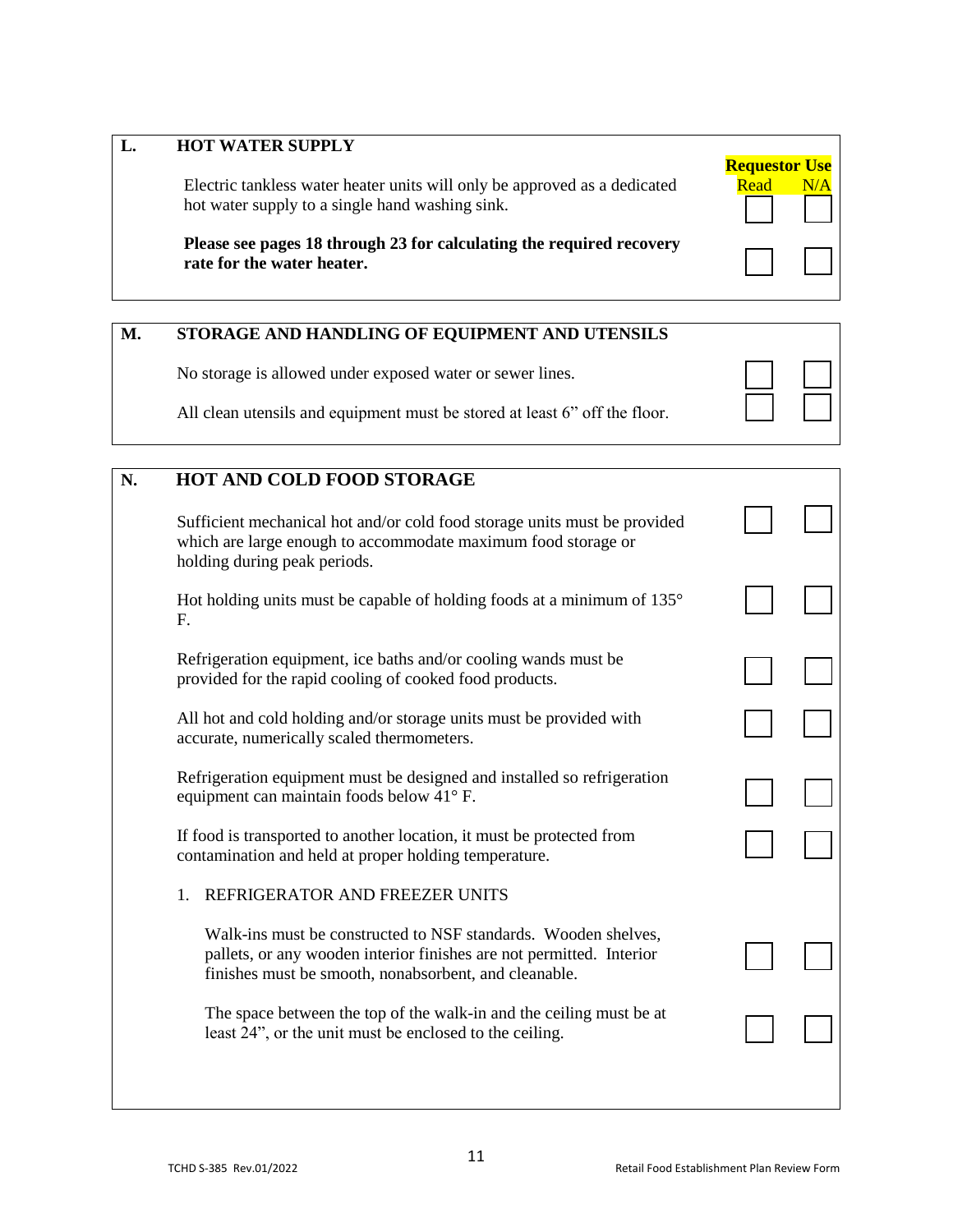|                                                                                                                                                                                          | <b>Requestor Use</b> |
|------------------------------------------------------------------------------------------------------------------------------------------------------------------------------------------|----------------------|
|                                                                                                                                                                                          | Read<br>N/A          |
| Floor drains are prohibited in walk-in coolers unless allowed by law.<br>Must provide section of code that permits this along with the<br>plans.                                         |                      |
| Domestic type reach-in refrigerators and freezers are not acceptable.                                                                                                                    |                      |
| Glass door reach-in refrigerators may not be NSF approved for the<br>storage of potentially hazardous foods and may be approved for the<br>storage of bottled and packaged product only. |                      |

### **O. DRY FOOD STORAGE**

Food and food products must be stored at least 6" off the floor, dry, and splash free. No storage is allowed under exposed sewer lines.

If the dry storage area is found to be inadequate at the time of operational inspections, more will be required.

### **P. CHEMICAL STORAGE**

All toxic, poisonous materials, including cleaning chemicals, sanitizers, and pesticides must be stored physically separate from food and utensils.

### **Q. CLEANING EQUIPMENT**

A service sink or a curbed cleaning facility must be provided. Cleaning equipment; mops, brooms, buckets, etc., shall be stored in an

area completely separate from food storage, food preparation, utensil washing, and utensil storage areas.

Approved trash can washing facilities must be provided or install the mop sink faucet approximately 36" above the floor.

### **R. PLUMBING**

Vacuum breakers must be provided for submerged/enclosed inlets, hose connections, dishmachine rinse lines, etc.

Vacuum breakers may not be kept under pressure. Therefore, shut-off valves including sprayer nozzles, wye-valves with shut offs, garbage disposal solenoids, etc. may not be located downstream from the vacuum breaker.

 $\Box$ 

 $\Box$   $\Box$ 

 $\Box$ 

 $\Box$   $\Box$ 

 $\Box$ 

 $\Box$ 

 $\Box$   $\Box$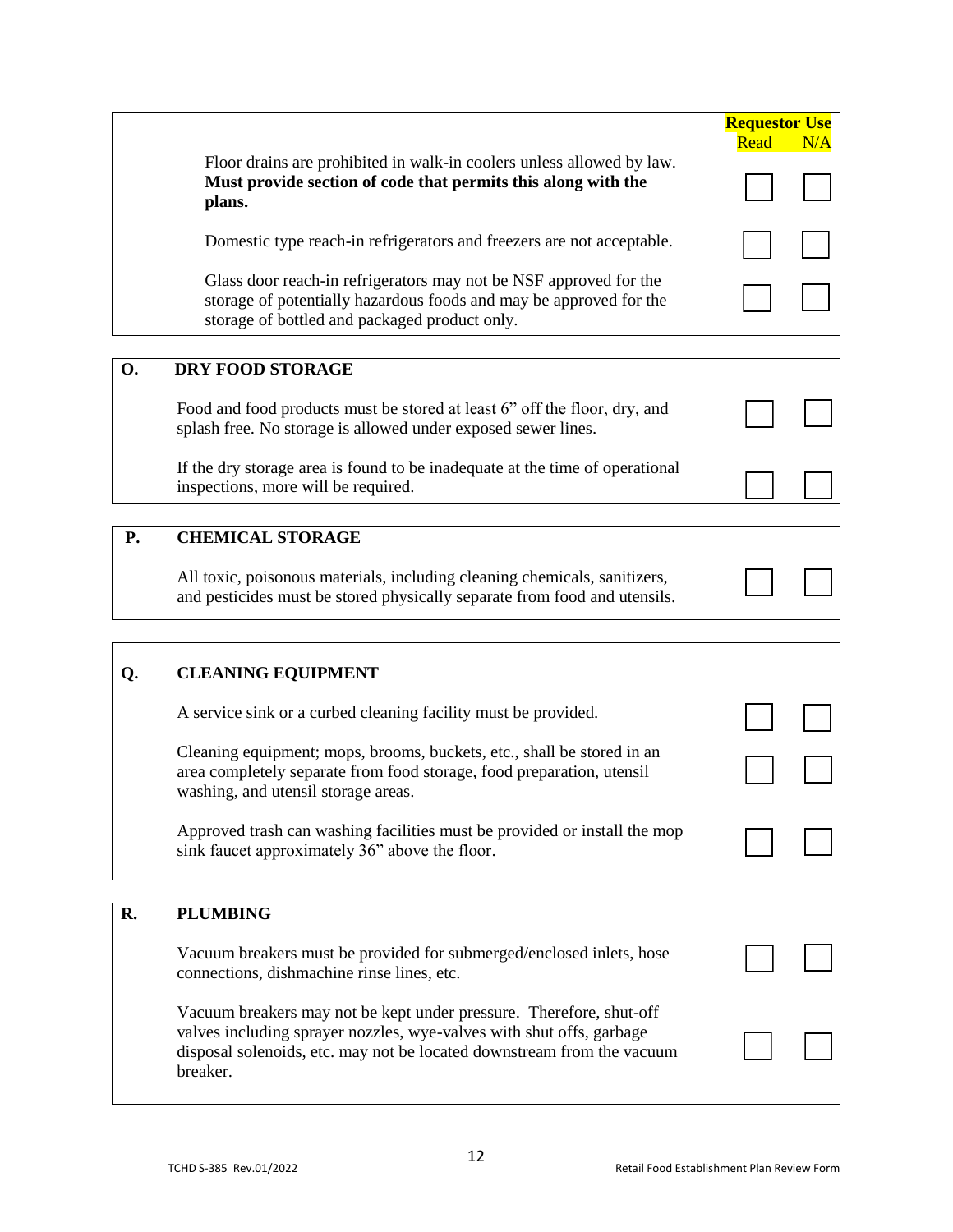|                                                                                                                                                                                                                                                                                                                                             | <b>Requestor Use</b> |     |
|---------------------------------------------------------------------------------------------------------------------------------------------------------------------------------------------------------------------------------------------------------------------------------------------------------------------------------------------|----------------------|-----|
| All enclosed equipment in which food or equipment or utensils are placed<br>shall not be directly connected to the sewer.                                                                                                                                                                                                                   | Read                 | N/A |
| All equipment requiring indirect waste lines must be properly drained into<br>floor drains or sinks.                                                                                                                                                                                                                                        |                      |     |
| Floor drains or sinks must be easily accessible for cleaning and<br>maintenance. Easily accessible means without the need for tools. This<br>includes those located under refrigerated cases in customer areas.                                                                                                                             |                      |     |
| An ASSE 1022 dual check backflow preventer must be installed on the<br>drinking water supply to all beverage dispensers. If this device is installed<br>on a carbonator not provided with an air-gap, it shall be provided with a<br>screen not less than 100 mesh to 1 inch and shall be installed downstream<br>from any copper plumbing. |                      |     |
| If this establishment is not on a public sewage system, an engineered<br>individual sewage disposal system approved by Tri-County Health<br>Department or the Colorado Department of Public Health and<br>Environment is required. Will this facility have public sewer service?                                                            |                      |     |

## **S. CONSUMER ADVISORY REQUIREMENTS** The permit holder shall inform consumers of the significantly increased risk of consuming raw or undercooked menu items. All raw or undercooked foods on the menu should be identified by asterisking the food and providing a footnote that states: \* These items may be served raw or undercooked, or contain raw or undercooked ingredients. Consuming raw or undercooked meats, poultry, seafood, shellfish or eggs may increase your risk of foodborne illness. **Failure to provide consumers with a consumer advisory will result in a violation and may require a reprint of your menu.**  $\Box$  $\Box$

## **T. REQUIREMENTS FOR REMODELING**

If this is a remodel, and the establishment will continue to operate during the remodel, please note that it is a requirement to have an employee restroom that complies with the regulations at all times. A portable restroom may not be used unless it contains a hand sink with hot and cold running water under pressure and all surfaces within are clean and easy to keep clean. If the restroom is not maintained in compliance with the regulations this establishment will be asked to close.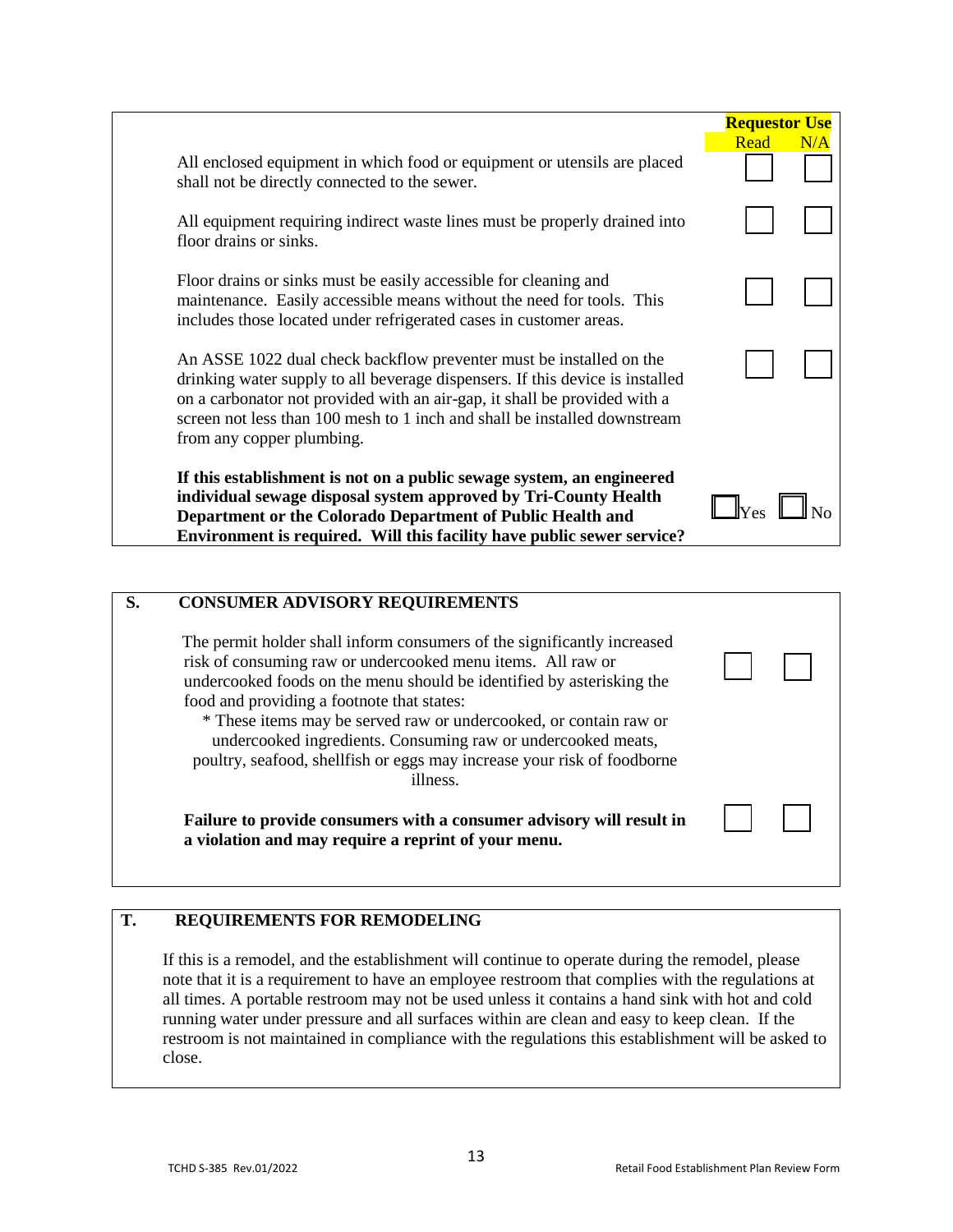Areas that are being remodeled must be partitioned of with dust proof barriers at all times so that the food may not become contaminated.

Plumbing fixtures within operating areas must be operational and supplied with hot and cold running water and working sewer at all times during the remodeling. Please provide details as to how this is to be done below:

### **U. REQUESTOR SIGNATURE**

**Regulations are subject to change. If you wish to change plans that have already been approved, the changes must be submitted in writing to the department for approval. This application must be signed and dated below. Failure to sign this application will delay the review.**

**\_\_\_\_\_\_\_\_\_\_\_\_\_\_\_\_\_\_\_\_\_\_\_\_\_\_\_\_\_\_\_\_\_\_\_ \_\_\_\_\_\_\_\_\_\_\_\_\_\_\_\_\_\_\_\_\_\_\_\_\_ \_\_\_\_\_\_\_\_\_\_\_\_\_\_\_\_\_\_\_\_**

**Requestor Date**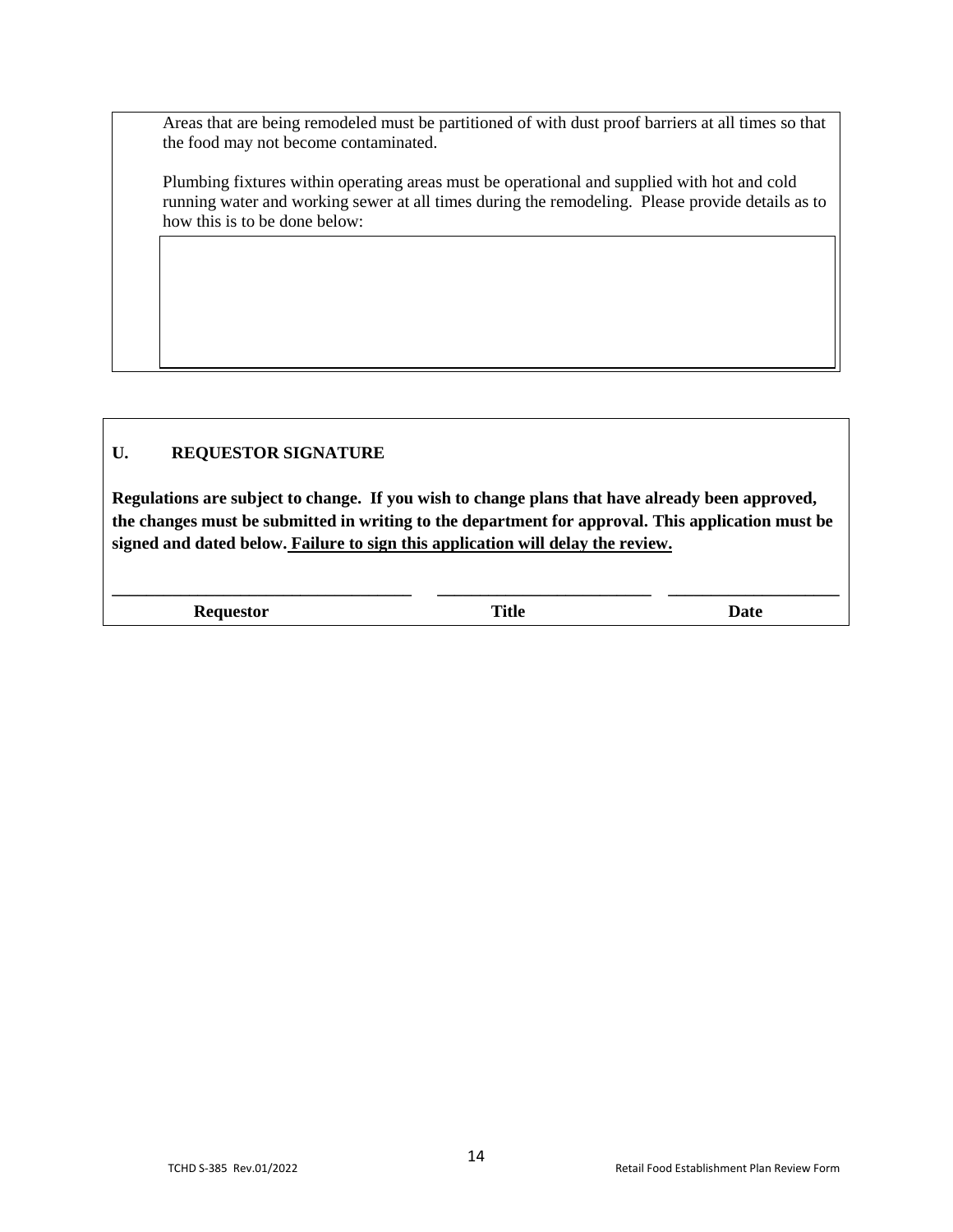|                                    |           |                    |                    | <b>Installation Method</b>                                      |                |                          |                 |          |                          |                 |
|------------------------------------|-----------|--------------------|--------------------|-----------------------------------------------------------------|----------------|--------------------------|-----------------|----------|--------------------------|-----------------|
| <b>Equipment Installation List</b> |           |                    |                    | Counter/<br>Floor<br>Table-<br><b>Mounted</b><br><b>Mounted</b> |                |                          |                 |          |                          |                 |
| $ID \# On Plan$                    | Equipment | NSF Approved (Y/N) | New (N) / Used (U) | Plumbing Required (Y/N)                                         | <b>Casters</b> | Legs (at least 6 inches) | Sealed in Place | Portable | Legs (at least 4 inches) | Sealed in Place |
|                                    |           |                    |                    |                                                                 |                |                          |                 |          |                          |                 |
|                                    |           |                    |                    |                                                                 |                |                          |                 |          |                          |                 |
|                                    |           |                    |                    |                                                                 |                |                          |                 |          |                          |                 |
|                                    |           |                    |                    |                                                                 |                |                          |                 |          |                          |                 |
|                                    |           |                    |                    |                                                                 |                |                          |                 |          |                          |                 |
|                                    |           |                    |                    |                                                                 |                |                          |                 |          |                          |                 |
|                                    |           |                    |                    |                                                                 |                |                          |                 |          |                          |                 |
|                                    |           |                    |                    |                                                                 |                |                          |                 |          |                          |                 |
|                                    |           |                    |                    |                                                                 |                |                          |                 |          |                          |                 |
|                                    |           |                    |                    |                                                                 |                |                          |                 |          |                          |                 |
|                                    |           |                    |                    |                                                                 |                |                          |                 |          |                          |                 |
|                                    |           |                    |                    |                                                                 |                |                          |                 |          |                          |                 |
|                                    |           |                    |                    |                                                                 |                |                          |                 |          |                          |                 |
|                                    |           |                    |                    |                                                                 |                |                          |                 |          |                          |                 |
|                                    |           |                    |                    |                                                                 |                |                          |                 |          |                          |                 |
|                                    |           |                    |                    |                                                                 |                |                          |                 |          |                          |                 |
|                                    |           |                    |                    |                                                                 |                |                          |                 |          |                          |                 |
|                                    |           |                    |                    |                                                                 |                |                          |                 |          |                          |                 |
|                                    |           |                    |                    |                                                                 |                |                          |                 |          |                          |                 |
|                                    |           |                    |                    |                                                                 |                |                          |                 |          |                          |                 |
|                                    |           |                    |                    |                                                                 |                |                          |                 |          |                          |                 |
|                                    |           |                    |                    |                                                                 |                |                          |                 |          |                          |                 |

# **APPENDIX A**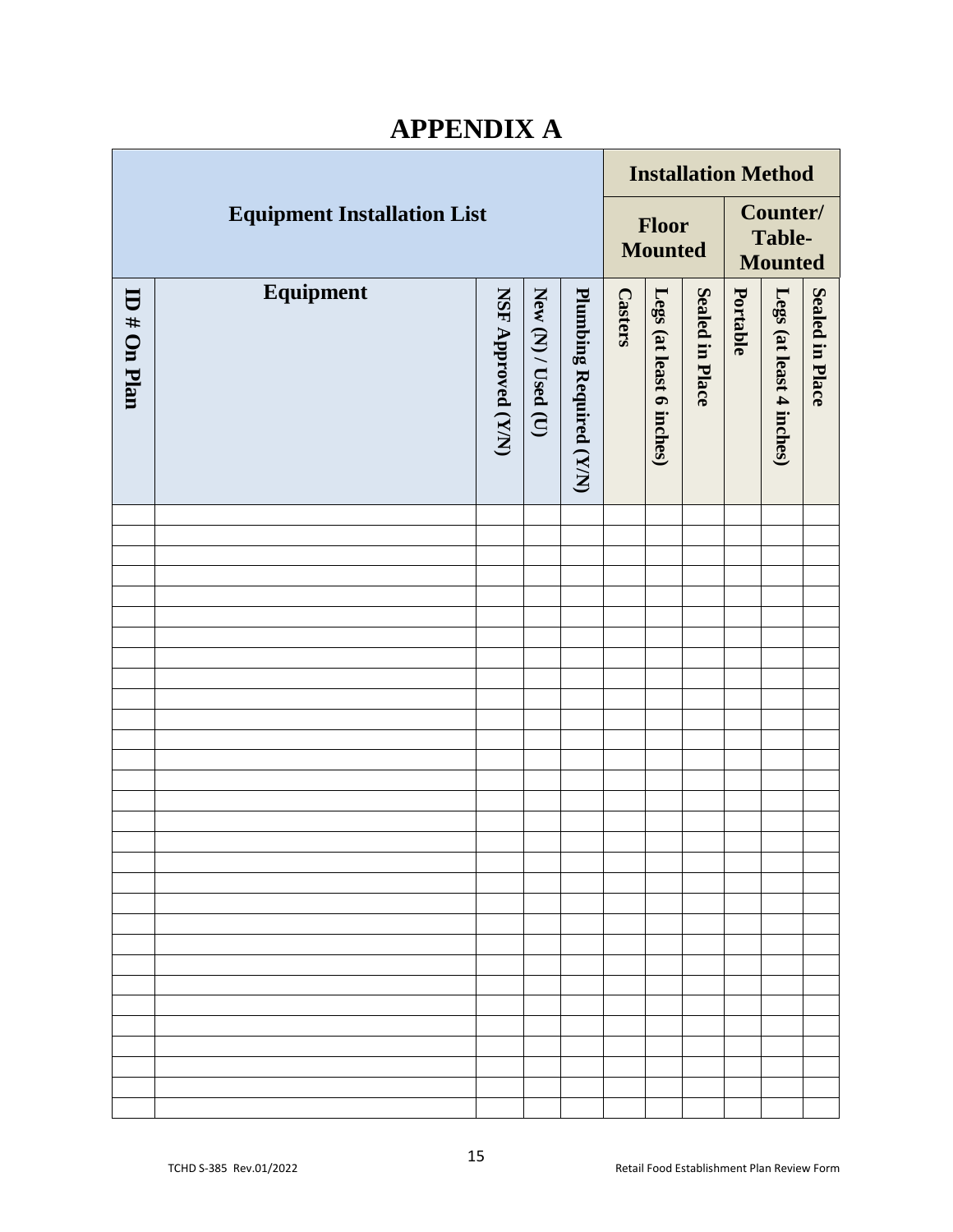## **Installation Method EXAMPLE Counter/ Equipment Installation List Floor Table-Mounted Mounted Equipment Casters** Legs (at least 6 inches) Sealed in Place Portable Legs (at least 4 inches) Sealed in Place New (N) / Used (U) **ID # On Plan** NSF Approved (Y/N) **NSF Approved (Y/N) New (N) / Used (U)** Plumbing Required (Y/N) **Plumbing Required (Y/N) Legs (at least 6 inches) Sealed in Place Portable Legs (at least 4 inches) Sealed in Place**  $ID \# On Plan$ 1 Reach-in Refrigerator<br>
2 Reach-in freezer<br>
Y U N V 2 Reach-in freezer  $|Y|U|N$ 3 Steam Table Y N N 4 Cold Top Refrigerator  $\begin{array}{c|c|c|c|c} \hline \end{array}$  Y N Y V 5 Flat Griddle Y U Y 6 Shelves  $N \mid N \mid N \mid N \mid \checkmark$ 7 | Wok Stove  $\begin{array}{c|c|c|c|c|c} & Y & N & Y & \end{array}$ EXAMPLE

## **APPENDIX A**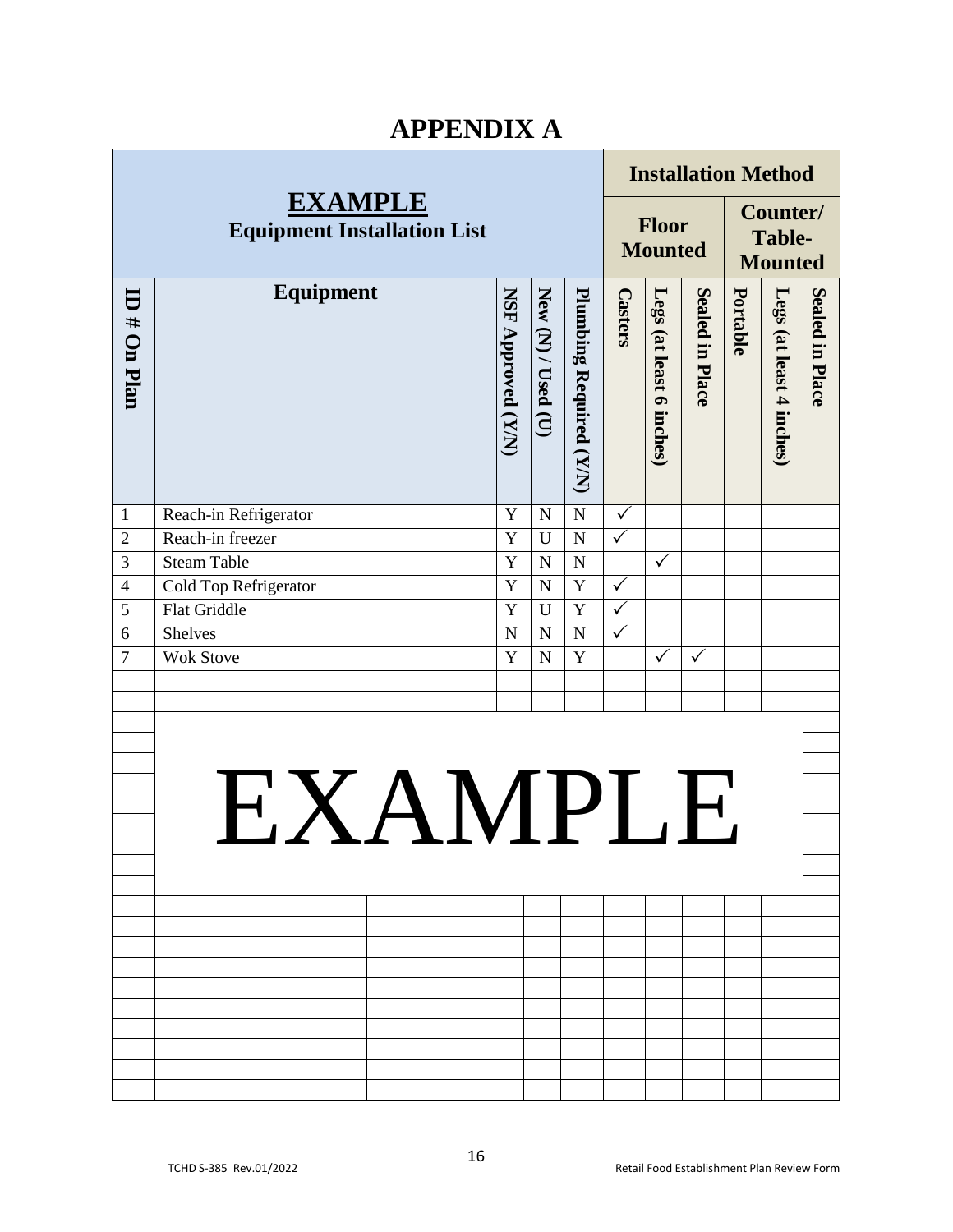# **APPENDIX B**

# **EQUIPMENT LOCATION**

# **EXAMPLE**



## **Number each piece of equipment to correspond to your listing in Appendix A. This must be drawn to scale.**

**PLEASE NOTE:** This is not intended as a model layout, but only to illustrate a procedure for submitting plans and data for approval.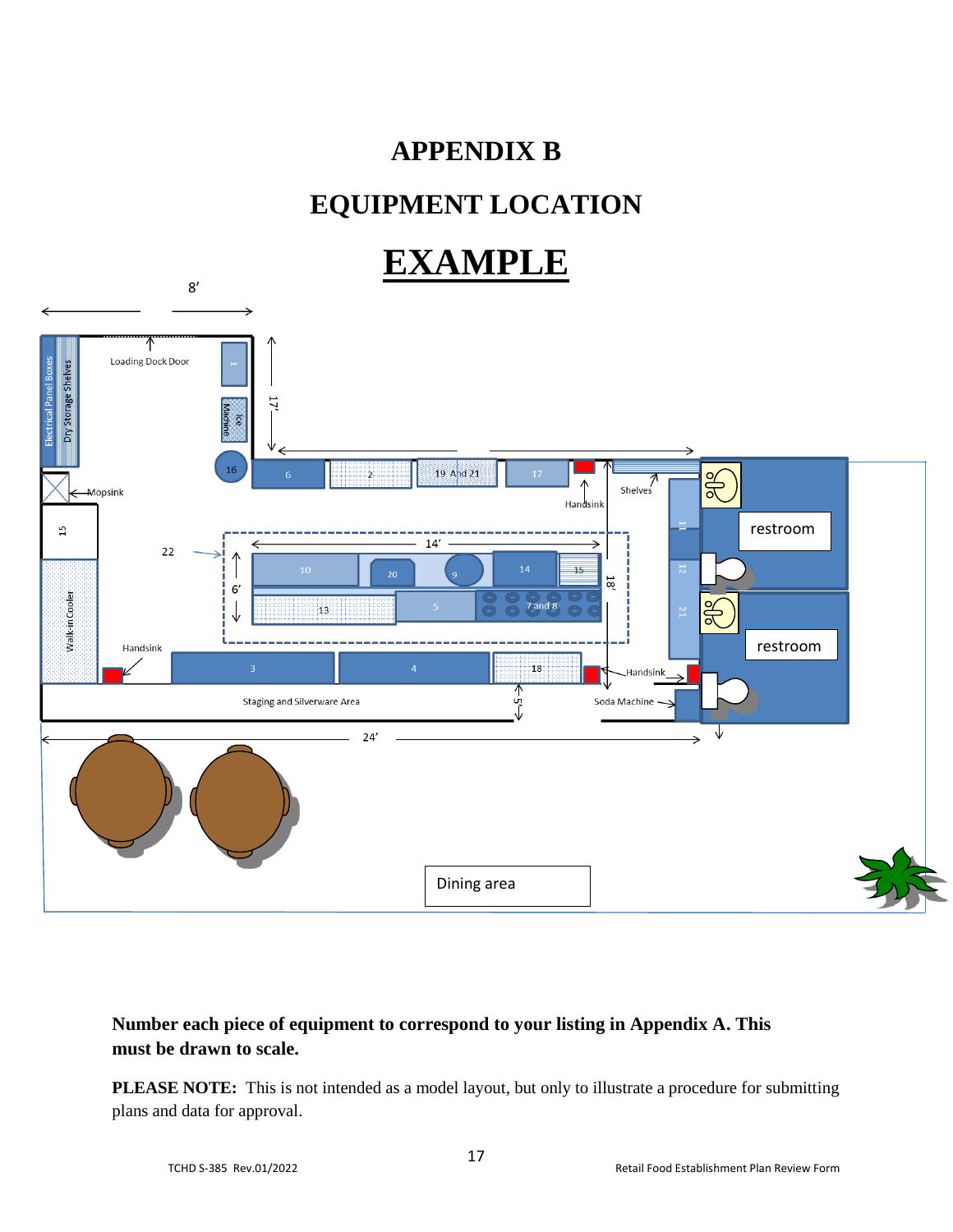### **Worksheets for Calculating Minimum Water Heater Requirements**

The following worksheet is provided to assist operators in calculating hot water demand and sizing of the water heater system required for the operation.

### **Standard Tank Type Systems** (see page 22 for tankless or instantaneous water heaters):

### I. **Calculate Total Hot Water Demand Required By All Fixtures:**

- A. Three compartment sink calculation of hot water demand:
	- 1. Measure dimensions, in inches, of a sink basin; if all compartments are the same dimensions, and insert into the equation below.

Basin length:  $\frac{1}{2}$   $\frac{1}{2}$  Basin width:  $\frac{1}{2}$  Basin depth:  $\frac{1}{2}$ 

 $[(\sin k \text{ basin length}) \times (\sin k \text{ basin width}) \times (\sin k \text{ basin depth}) \times 3 \times 0.375] \div 231 =$  GPH

**Note:** If the sizes of the sink basins are not equal, use the formula below to calculate the hot water demand for each sink basin, and total the GPH's for all three sink basins for the hot water demand for the three compartment sink:

| $[(\sin k \text{ basin } #1 \text{ length}) \times (\sin k \text{ basin } #1 \text{ width}) \times (\sin k \text{ basin } #1 \text{ depth}) \times 0.375] \div 231 =$ | GPH#1  |
|-----------------------------------------------------------------------------------------------------------------------------------------------------------------------|--------|
| $[(\sin k \text{ basin} #2 \text{ length}) \times (\sin k \text{ basin} #2 \text{ width}) \times (\sin k \text{ basin} #2 \text{ depth}) \times 0.375] \div 231 =$    | GPH#2  |
| [(sink basin #3 length) x (sink basin #3 width) x (sink basin#3 depth) x $0.375$ ] $\div 231 =$                                                                       | GPH #3 |

(GPH of sink basin #1) + (GPH of sink basin #2) + GPH of sink basin #3) = \_\_\_\_\_\_\_\_\_\_\_GPH total

**Note:** If a handheld sprayer is located over a basin(s) of the 3-compartment sink, the minimum hot water needed for the 3-compartment sink is 16 gph unless the calculation in section above exceeds 16 gph.

Enter number into the attached "Table to Calculate Total Hot Water Demand of All Fixtures," found on page 20.

- B. Utensil soak sink
	- 1. Measure dimensions, in inches, of the sink, and insert into the equation below:

 $[(\sin k \text{ basin length}) x (\sin k \text{ basin width}) x (\sin k \text{ basin depth}) x 0.375] \div 231 =$  GPH

Enter number into the attached "Table to Calculate Total Hot Water Demand of All Fixtures," found on page 20.

C. Dishmachine and conveyor pre-rinse water usage:

Use manufacturer's rating in gallons per hour. Enter number into attached "Table to Calculate Total Hot Water Demand Required By All Fixtures," found on page 20.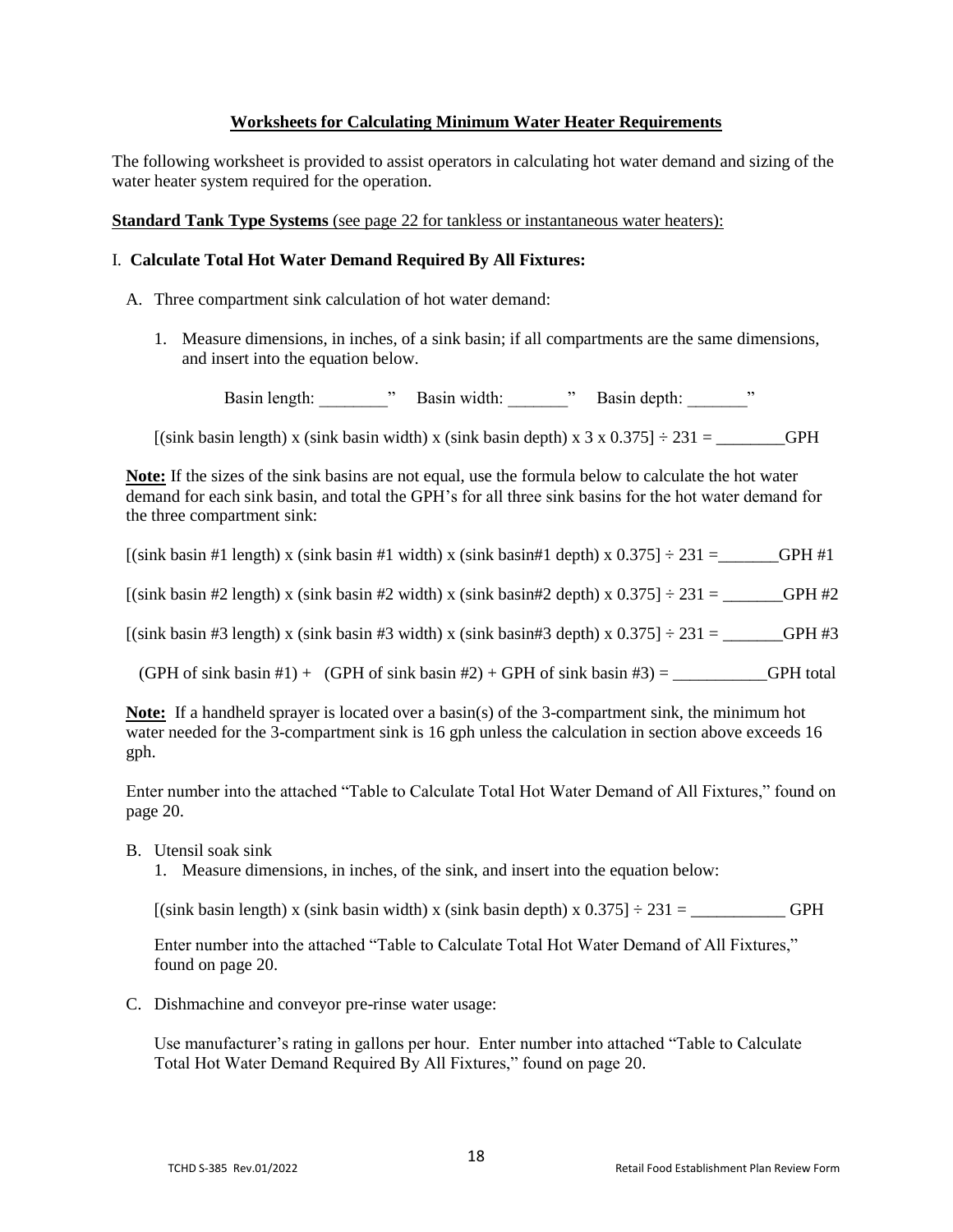- D. Clothes washer water usage.
	- Use manufacturer's rating:  $\qquad \qquad$ , or
	- 32 GPH for 9-12 pound washer, or
	- 42 GPH for 16 pound washer.

Enter number into the attached "Table to Calculate Total Hot Water Demand of All Fixtures," found on page 20.

### **II. Calculate Maximum Hourly Hot Water Usage**

If gas water heater is used go to Step A; if electric, Step B.

A. **Gas Water Heater Altitude Adjustment:** If a gas water heater is to be used, calculate the maximum hourly hot water demand for the facility by adjusting the total water required by all fixtures for altitude. The altitude adjustment is 4% per 1000 feet of elevation, or 20% at 5000 feet.

Use the following equations to determine the maximum hourly hot water demand when a gas powered water heater is to be used:

Altitude-adjusted total hourly hot water demand =

 $[(0.04 \times$  (elevation of facility)  $\div$  1000) + 1] x [hourly hot water demand of all fixtures]

Example, if the total gallon per hour usage for an establishment at an elevation of 5000 feet is 100 GPH, a water heater with 120 GPH recovery rate would be required.

Use this value in the equation to calculate the minimum BTU rating of the water heater.

B. **Electric Water Heater:** If an electric water heater is to be used, the maximum hourly demand for the operation is the same as the total water required by all fixtures. Use this value in the equation to calculate the minimum Kilowatt (KW) rating of the water heater.

### **III. Calculate the minimum BTU or Kilowatt rating of water heater:**

A. For gas water heater, calculate the minimum BTU rating (use gallons per hour and degree rise from tables on page 20):

(max hourly demand as calculated above) x  $({}^{\circ}F$  rise\*) x  $(8.33)$  = minimum BTU rating = \_\_\_\_\_\_\_\_\_ BTU's 0.80 or use manufacturer's thermal efficiency

B. For electric water heater, calculate the minimum Kilowatt rating (use gallons per hour and degree rise from tables on page 20):

(max hourly demand as calculated above) x (˚F rise\*) x (8.33) = minimum kW rating =\_\_\_\_\_\_\_\_\_kW 3412

\*Degree rise can be used to determine hot water demands of a specific fixture based on an incoming water temperature of 45˚ F. Handsinks and showers may be calculated using a 65˚ F rise, dishmachines may be calculated based on the specifications for required incoming water temperature and all other fixtures may have a 75˚ F rise.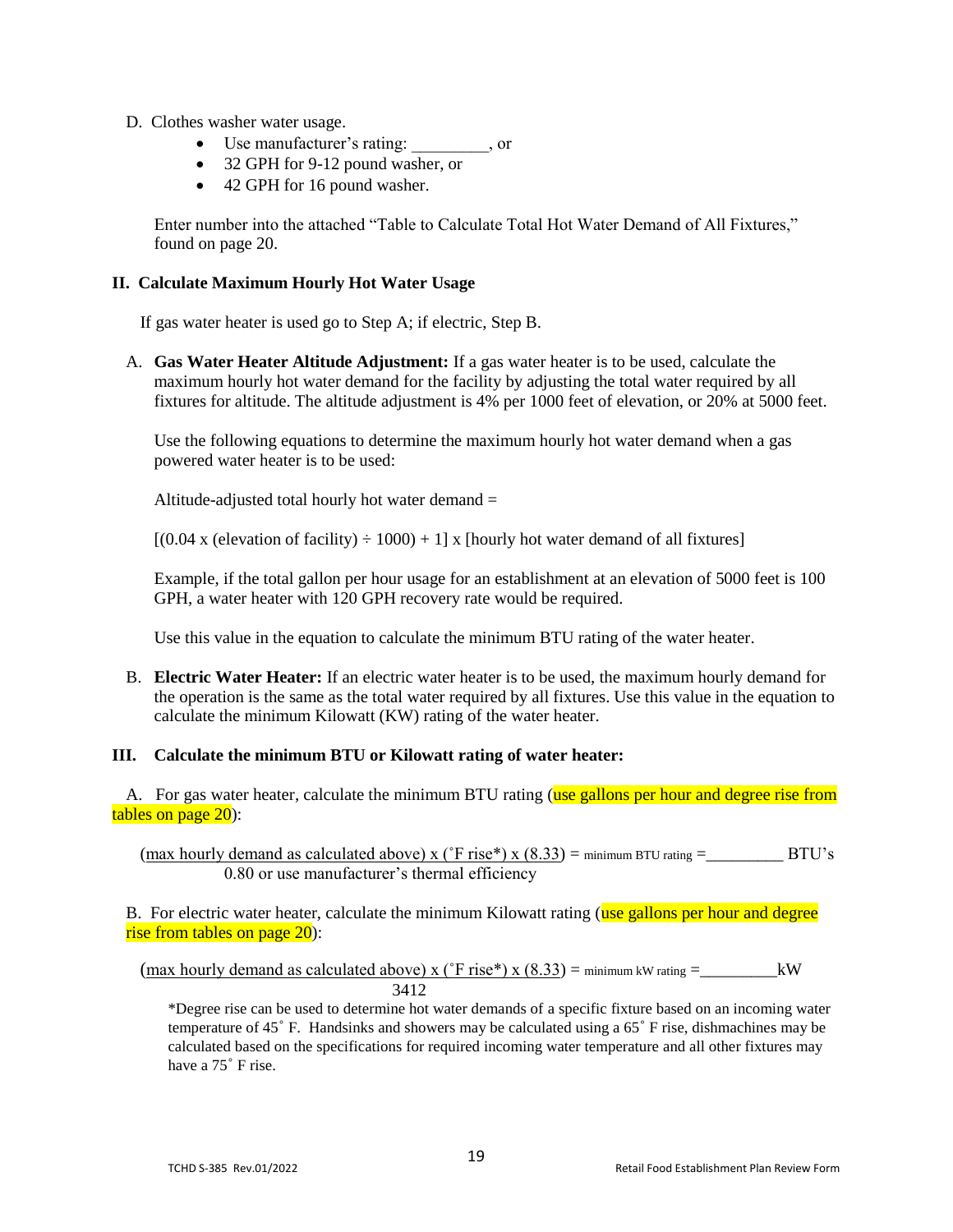C. Select water heater based upon BTU or Kilowatt rating.

Manufacturer: \_\_\_\_\_\_\_\_\_\_\_\_\_\_\_\_\_; Model #: \_\_\_\_\_\_\_\_\_\_\_\_\_\_\_\_\_\_

BTU or Kilowatt Rating: \_\_\_\_\_\_\_\_\_\_\_\_\_\_\_\_\_\_\_\_\_\_\_\_\_\_\_\_\_\_Thermal Efficiency \_\_\_\_\_\_%

### **Tables to Calculate Total Hot Water Demand of All Fixtures.**

| <b>Plumbing Fixture</b>                                                                         | Water Usage        | Number of     | Maximum Hourly Hot |
|-------------------------------------------------------------------------------------------------|--------------------|---------------|--------------------|
|                                                                                                 | (gallons per hour) | Fixtures      | Water Demand Per   |
|                                                                                                 |                    |               | Type of Fixture    |
|                                                                                                 |                    |               | (gallons per hour) |
| example: dishwashing                                                                            | 50                 | $\mathfrak l$ | 50                 |
| machine                                                                                         |                    |               |                    |
| $\boldsymbol{\textit{example}:}$ handsink(s)                                                    | 5                  | 4             | $(5x4) = 20$       |
| Target Temperature of 120° F (75°F rise)                                                        |                    |               |                    |
| 3-compartment sink                                                                              |                    |               |                    |
| (kitchen)                                                                                       |                    |               |                    |
| 3-compartment sink (bar)                                                                        |                    |               |                    |
| Utensil soak sink                                                                               |                    |               |                    |
|                                                                                                 |                    |               |                    |
| Mop/utility sinks                                                                               | 7                  |               |                    |
| Garbage can washer                                                                              | 35                 |               |                    |
| Clothes washer                                                                                  |                    |               |                    |
| Hand operated pre-rinse                                                                         | 16                 |               |                    |
| sprayer*                                                                                        |                    |               |                    |
| Hose bib used for cleaning                                                                      | 35                 |               |                    |
| (if used while in operation)                                                                    |                    |               |                    |
| Total hot water demand (GPH) @75° F rise                                                        |                    |               |                    |
| Use Manufacturers specifications (required incoming water temperature - $45^{\circ}$ F = degree |                    |               |                    |
| rise)                                                                                           |                    |               |                    |
| Kitchen Dishwashing                                                                             |                    |               |                    |
| machine                                                                                         |                    |               |                    |
| Bar Dishwashing machine                                                                         |                    |               |                    |
| Total hot water demand (GPH) @                                                                  | $\circ$ rise       |               |                    |
| Target Temperature of 110° F (65° F rise)                                                       |                    |               |                    |
| Showers*                                                                                        | 14                 |               |                    |
| Hand washing sinks                                                                              | 5                  |               |                    |
| (including restrooms)*                                                                          |                    |               |                    |
| Total hot water demand (GPH) @ 65° F rise                                                       |                    |               |                    |

\*A hot water demand reduction may be calculated for water saving devices used on hand operated pre-rinse sprayers, hand washing sinks and showers by utilizing the calculations on page 21.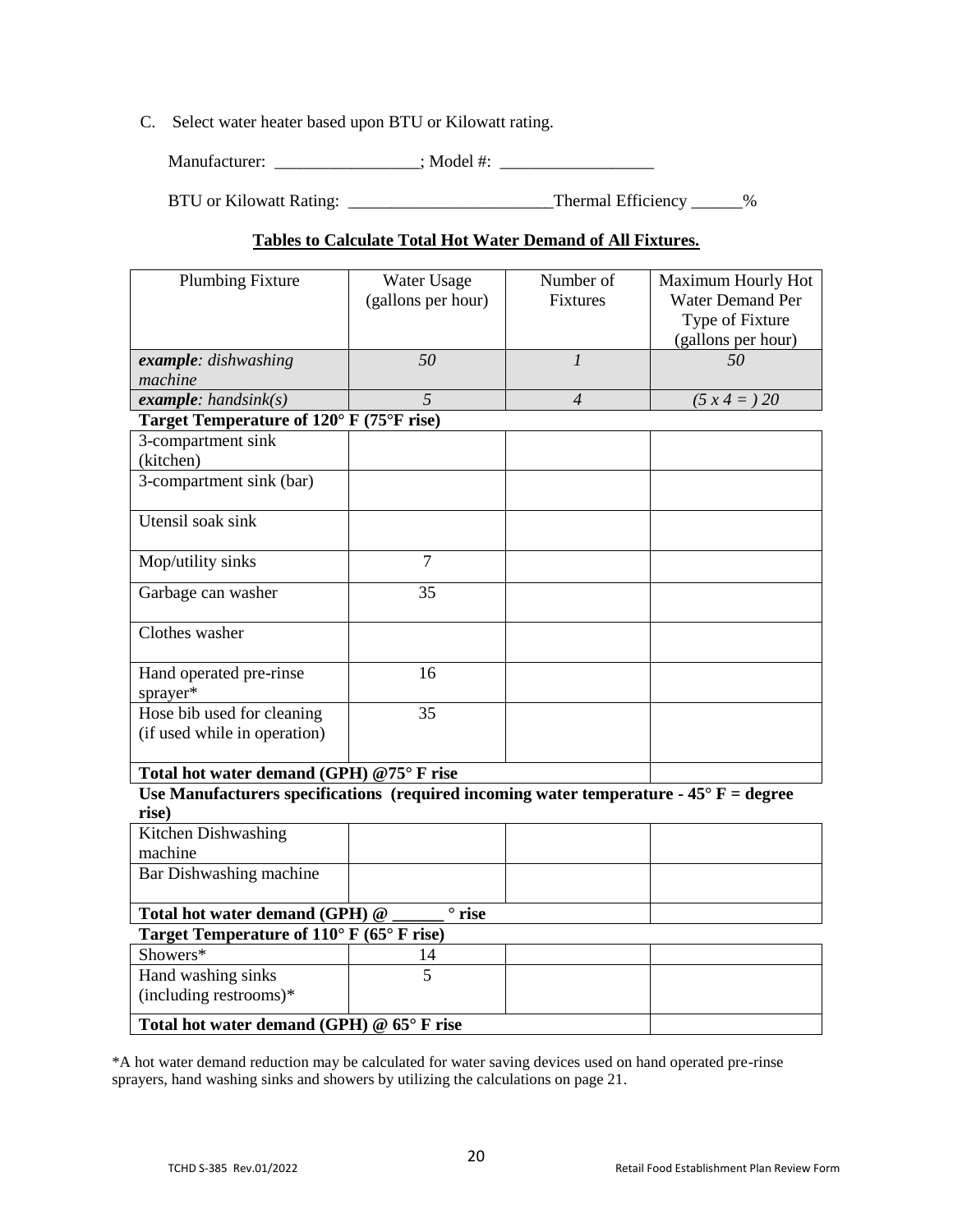#### **Water Savings Device**

| I. Obtain manufacturer's flow rate for each device. The manufacture's flow rate must be less than<br>what is listed below to be considered: |
|---------------------------------------------------------------------------------------------------------------------------------------------|
| A. Hand operated pre-rinse sprayers with flow rate less than 3.5 GPM standard flow rate.                                                    |
|                                                                                                                                             |
| Manufacturer's Flow Rating: GPM                                                                                                             |
| B. Hand washing sink faucet or aerator with flow rate less than 2.2 GPM standard flow rate.                                                 |
|                                                                                                                                             |
| Manufacturer's Flow Rating: GPM                                                                                                             |
| C. Shower head with flow rate less than 2.5 GPM standard flow rate.                                                                         |
|                                                                                                                                             |
| Manufacturer's Flow Rating: GPM                                                                                                             |
|                                                                                                                                             |

### **II. Use the following equation to determine the reduced hourly hot water usage for each of the three types of fixtures:**

| Manufacturer's flow | Water use value from     | GPM standard | New water use value          |
|---------------------|--------------------------|--------------|------------------------------|
| rate                | Table to Calculate Total | flow rate    | to be entered into Table     |
|                     | Hot Water Demand of All  |              | to Calculate Total Hot Water |
|                     | Fixtures on page 20      |              | Demand of All Fixtures       |
|                     |                          |              | on page 20                   |

Example calculation for a hand washing sink that has an aerator with a manufacturer's flow rate of 0.5 gpm:

| $0.5$ GPM           | 5 GPH                    | 2.2 GPM<br>$\equiv$ | 1.14 GPH                     |
|---------------------|--------------------------|---------------------|------------------------------|
| Manufacturer's flow | Water use value from     | <b>GPM</b> standard | New water use value          |
| rate                | Table to Calculate Total | flow rate           | to be entered into Table     |
|                     | Hot Water Demand of All  |                     | to Calculate Total Hot Water |
|                     | Fixtures on page 20      |                     | Demand of All Fixtures       |
|                     |                          |                     | on page 20                   |

1.14 GPH would be entered into the "Table to Calculate Total Hot Water Demand of All Fixtures," found on page 20 in place of the 5 GPH for hand washing sinks.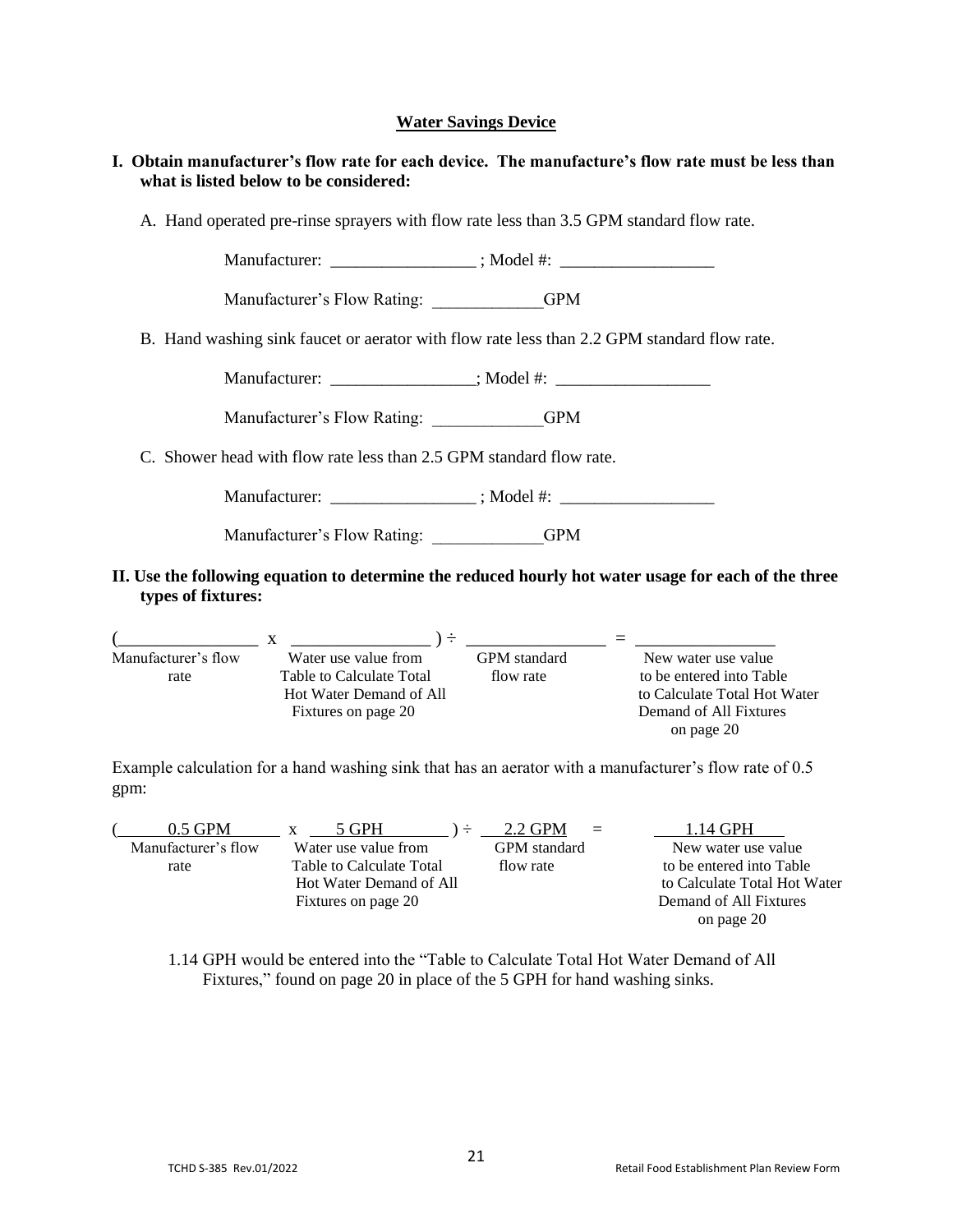### **Tankless or On-Demand Systems**

I. **Calculate the total hot water demand flow rate in Gallons Per Minute (GPM) using this table.** If the heater manufacturer has sizing, installation and system design criteria, then their criteria may be used as long as they have been previously submitted and approved by the department. Otherwise, use the following to calculate hot water demand.

| <b>Plumbing Fixture</b>                       | Hot Water Usage<br>(gallons per minute) | Number of<br><b>Fixtures</b> | <b>Hot Water Demand</b><br>Flow Rate in Gallons<br>Per Minute |
|-----------------------------------------------|-----------------------------------------|------------------------------|---------------------------------------------------------------|
| example: dishwashing machine<br>†Hobart AM 14 | 8.0                                     | $\overline{I}$               | $(8.0 x 1) = 8.0$                                             |
| $example:$ handsink $(s)$                     | 0.5                                     | $\overline{4}$               | $(0.5 x 4) = 2.0$                                             |
|                                               |                                         |                              |                                                               |
| 3-compartment sink (kitchen)*                 | 2.0                                     |                              |                                                               |
| 3-compartment sink (bar)*                     | 2.0                                     |                              |                                                               |
| Utensil soak sink                             | 1.0                                     |                              |                                                               |
| Kitchen Dishwashing<br>machine†               |                                         |                              |                                                               |
| Bar Dishwashing machine †                     |                                         |                              |                                                               |
| Clothes washer                                | 2.0                                     |                              |                                                               |
| Hand operated pre-rinse<br>sprayer*           | 2.0                                     |                              |                                                               |
| Food preparation sink(s) $*$                  | 1.0                                     |                              |                                                               |
| Hand washing sinks (including<br>restrooms) * | 0.5                                     |                              |                                                               |
| Mop/Utility sinks                             | 2.0                                     |                              |                                                               |
| Garbage can washer                            | 1.0                                     |                              |                                                               |
| Showers*                                      | 1.0                                     |                              |                                                               |
| Hose bib used for cleaning                    | 5.0                                     |                              |                                                               |
| Total Hot Water Demand (GPM) required:        |                                         |                              |                                                               |

\*A flow rate reduction can be used for low flow water faucets installed on 3-compartment sinks, hand operated prerinse sprayers, food preparation sinks, hand washing sinks and showers by entering the manufacturer's flow rate listed for the faucet or faucet's aerator.

†Use manufacturer's flow rate in GPM for specific make and model of dishwashing machine.